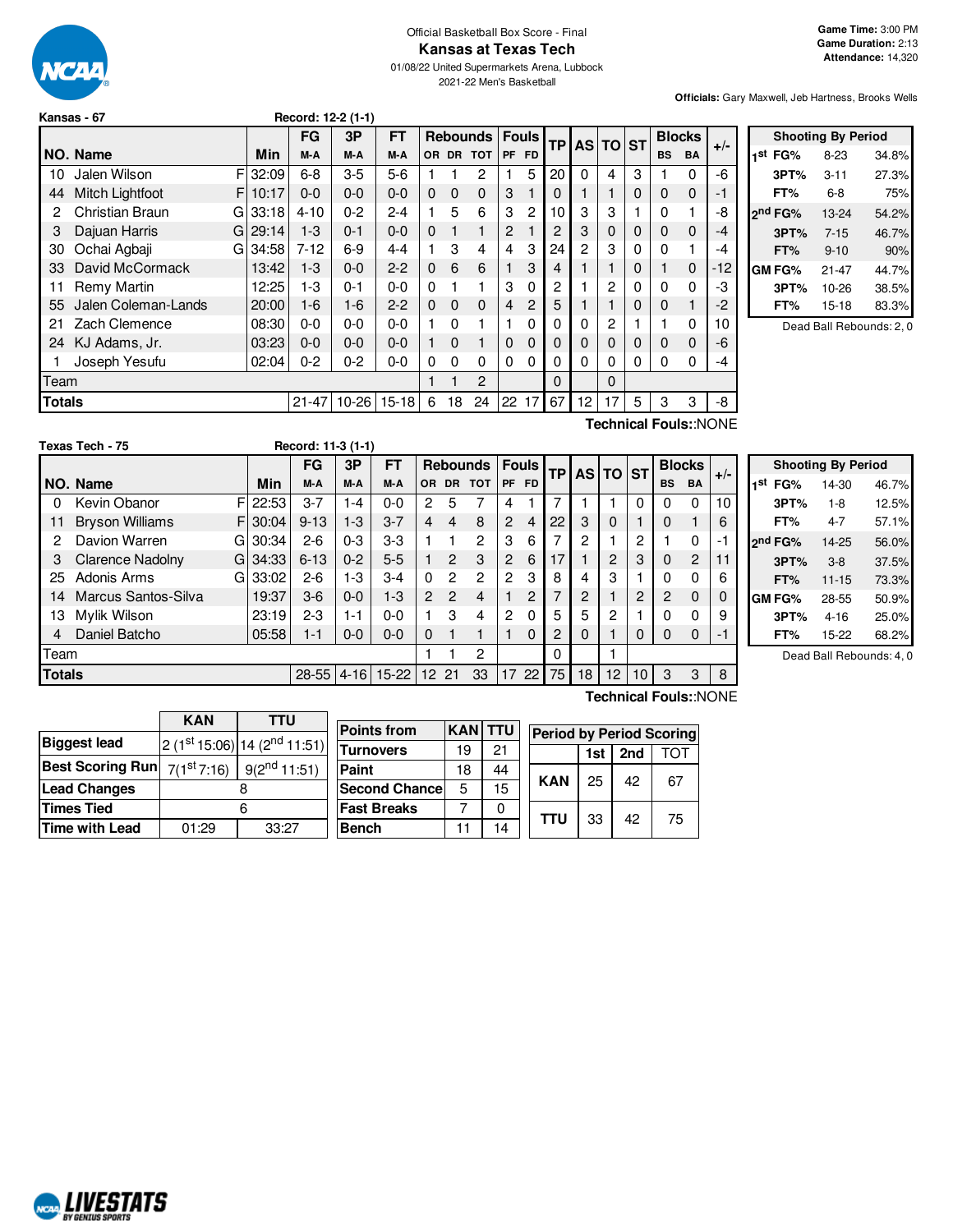

**Officials:** Gary Maxwell, Jeb Hartness, Brooks Wells

## **Period 1**

| <b>Quarter Starters:</b> |                                                               |            |              |              |                                                  |                                                      |
|--------------------------|---------------------------------------------------------------|------------|--------------|--------------|--------------------------------------------------|------------------------------------------------------|
| <b>TTU</b>               | 0 Obanor K                                                    | 2 Warren D | 3 Nadolny C  |              | 11 Williams B                                    | 25 Arms A                                            |
| <b>KAN</b>               | 2 Braun C                                                     | 3 Harris D | 10 Wilson J  |              | 30 Agbaji O                                      | 44 Lightfoot M                                       |
| <b>Game Time</b>         | <b>TTU</b>                                                    |            | <b>Score</b> | <b>Diff</b>  |                                                  | <b>KAN</b>                                           |
| 20:00                    | 11 WILLIAMS B jumpball lost                                   |            |              |              | 44 LIGHTFOOT M jumpball won                      |                                                      |
| 19:51                    | 3 NADOLNY C foul drawn (1)                                    |            |              |              | 44 LIGHTFOOT M foul offensive (1 - 1)            |                                                      |
| 19:51                    |                                                               |            |              |              | 44 LIGHTFOOT M turnover offensive (1)            |                                                      |
| 19:40                    | 3 NADOLNY C 2pt FG from turnover in the paint, layup made (2) |            | 2-0          | 2            |                                                  |                                                      |
| 19:23                    |                                                               |            |              |              | 2 BRAUN C 2pt FG in the paint, layup missed      |                                                      |
| 19:20                    | 11 WILLIAMS B defensive rebound (1)                           |            |              |              |                                                  |                                                      |
| 18:59                    | 25 ARMS A 2pt FG in the paint, jump shot made (2)             |            | 4-0          | 4            |                                                  |                                                      |
| 18:59                    | 11 WILLIAMS B assist (1)                                      |            |              |              |                                                  |                                                      |
| 18:32                    | 11 WILLIAMS B steal (1)                                       |            |              |              | 10 WILSON J turnover lost ball (1)               |                                                      |
| 18:24                    | 0 OBANOR K turnover travel (1)                                |            |              |              |                                                  |                                                      |
| 18:24                    | 11 WILLIAMS B substitution out                                |            |              |              |                                                  |                                                      |
| 18:24                    | 14 SANTOS-SILVA M substitution in                             |            |              |              |                                                  |                                                      |
| 18:00                    |                                                               |            | $4 - 3$      | $\mathbf{1}$ |                                                  | 10 WILSON J 3pt FG from turnover, jump shot made (3) |
| 18:00                    |                                                               |            |              |              | 3 HARRIS D assist (1)                            |                                                      |
| 17:41                    | 0 OBANOR K 3pt FG, jump shot missed                           |            |              |              |                                                  |                                                      |
| 17:36                    |                                                               |            |              |              | 3 HARRIS D defensive rebound (1)                 |                                                      |
| 17:37                    | 0 OBANOR K foul shooting (1 - 1)                              |            |              |              | 10 WILSON J foul drawn (1)                       |                                                      |
| 17:37                    |                                                               |            | $4 - 4$      | 0            | 10 WILSON J free throw fast break 1 - 2 made (4) |                                                      |
| 17:37                    | 3 NADOLNY C substitution out                                  |            |              |              |                                                  |                                                      |
| 17:37                    | 13 WILSON M substitution in                                   |            |              |              |                                                  |                                                      |
| 17:37                    |                                                               |            | 4-5          | -1           | 10 WILSON J free throw fast break 2 - 2 made (5) |                                                      |
| 17:13                    | 14 SANTOS-SILVA M 2pt FG in the paint, layup made (2)         |            | $6-5$        | $\mathbf{1}$ |                                                  |                                                      |
| 17:13                    | 13 WILSON M assist (1)                                        |            |              |              |                                                  |                                                      |
| 16:55                    | 25 ARMS A steal (1)                                           |            |              |              | 2 BRAUN C turnover bad pass (1)                  |                                                      |
| 16:54                    | 25 ARMS A foul drawn (1)                                      |            |              |              | 30 AGBAJI O foul personal (1 - 2)                |                                                      |
| 16:54                    | 0 OBANOR K substitution out                                   |            |              |              |                                                  |                                                      |
| 16:54                    | 2 WARREN D substitution out                                   |            |              |              |                                                  |                                                      |
| 16:54                    | 3 NADOLNY C substitution in                                   |            |              |              |                                                  |                                                      |
| 16:54                    | 11 WILLIAMS B substitution in                                 |            |              |              |                                                  |                                                      |
| 16:36                    | 25 ARMS A 2pt FG from turnover in the paint, layup missed     |            |              |              |                                                  |                                                      |
| 16:32                    | 14 SANTOS-SILVA M offensive rebound (1)                       |            |              |              |                                                  |                                                      |
| 16:24                    | 11 WILLIAMS B foul drawn (1)                                  |            |              |              | 44 LIGHTFOOT M foul shooting (2 - 3)             |                                                      |
| 16:24                    | 11 WILLIAMS B free throw 1 - 2 missed                         |            |              |              |                                                  |                                                      |
| 16:24                    | offensive dead ball rebound (1)                               |            |              |              |                                                  |                                                      |
| 16:24                    |                                                               |            |              |              | 44 LIGHTFOOT M substitution out                  |                                                      |
| 16:24                    |                                                               |            |              |              | 33 MCCORMACK D substitution in                   |                                                      |
| 16:23                    | 11 WILLIAMS B free throw 2 - 2 missed                         |            |              |              |                                                  |                                                      |
| 16:23                    | offensive dead ball rebound (2)                               |            |              |              |                                                  |                                                      |
| 16:23                    | 14 SANTOS-SILVA M foul personal (1 - 2)                       |            |              |              | 10 WILSON J foul drawn (2)                       |                                                      |
| 16:23                    | 14 SANTOS-SILVA M substitution out                            |            |              |              |                                                  |                                                      |
| 16:23                    | 0 OBANOR K substitution in                                    |            |              |              |                                                  |                                                      |
| 16:16                    |                                                               |            | 6-7          | $-1$         | 10 WILSON J 2pt FG in the paint, layup made (7)  |                                                      |
| 16:16                    |                                                               |            |              |              | 33 MCCORMACK D assist (1)                        |                                                      |

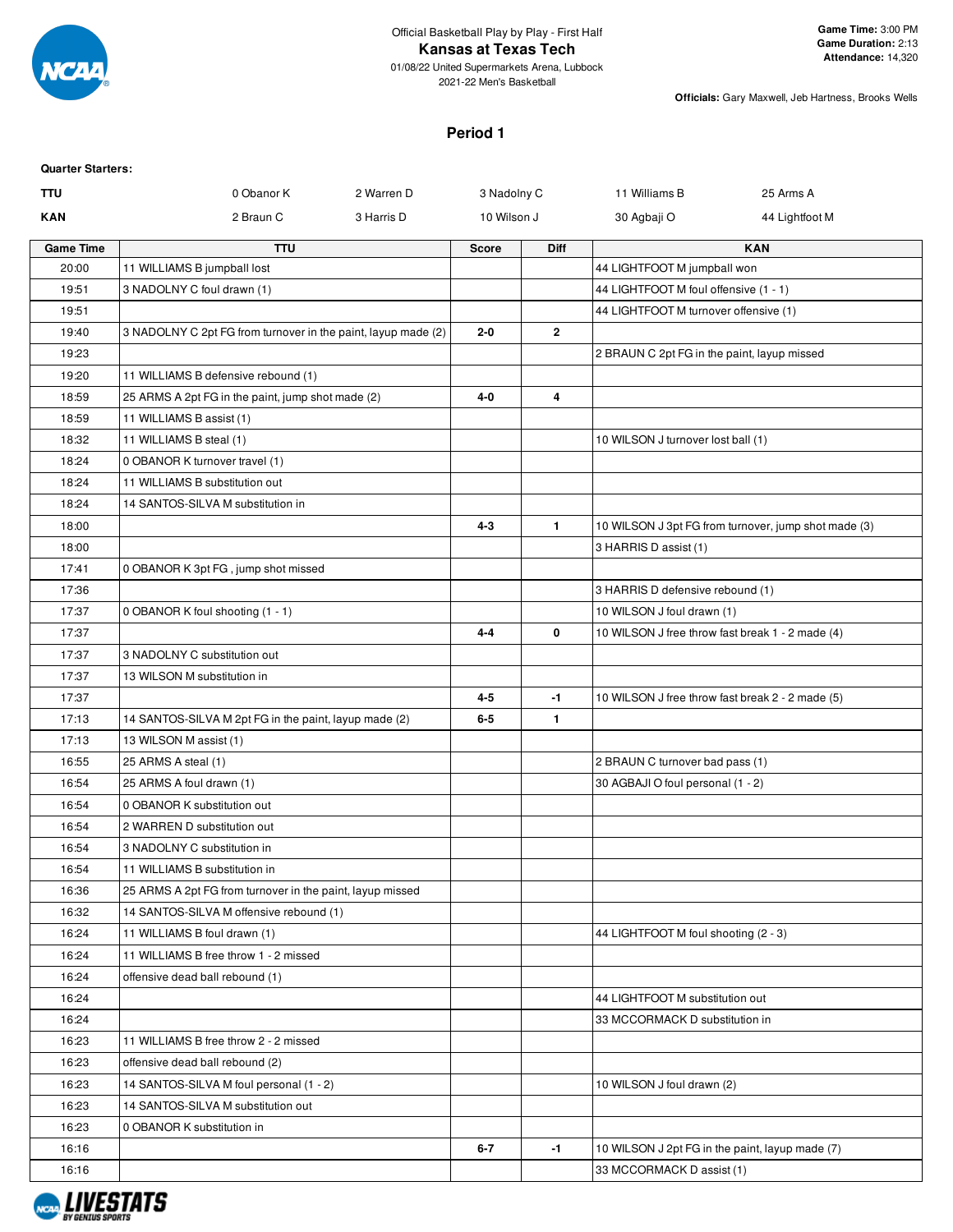

01/08/22 United Supermarkets Arena, Lubbock 2021-22 Men's Basketball

| <b>Game Time</b> | <b>TTU</b>                                                            | <b>Score</b> | <b>Diff</b>    | <b>KAN</b>                                           |
|------------------|-----------------------------------------------------------------------|--------------|----------------|------------------------------------------------------|
| 15:58            | 25 ARMS A 3pt FG, jump shot missed                                    |              |                |                                                      |
| 15:53            | 13 WILSON M offensive rebound (1)                                     |              |                |                                                      |
| 15:50            | 11 WILLIAMS B 2pt FG second chance in the paint, dunk, made<br>(2)    | $8 - 7$      | $\mathbf{1}$   |                                                      |
| 15:50            | 13 WILSON M assist (2)                                                |              |                |                                                      |
| 15:42            |                                                                       |              |                | 10 WILSON J 3pt FG, jump shot missed                 |
| 15:39            |                                                                       |              |                | 30 AGBAJI O offensive rebound (1)                    |
| 15:31            | 3 NADOLNY C foul drawn (2)                                            |              |                | 2 BRAUN C foul offensive (1 - 4)                     |
| 15:31            |                                                                       |              |                | 2 BRAUN C turnover offensive (2)                     |
| 15:31            | 13 WILSON M substitution out                                          |              |                |                                                      |
| 15:31            | 2 WARREN D substitution in                                            |              |                |                                                      |
| 15:12            | 25 ARMS A 2pt FG from turnover outside the paint, jump shot<br>missed |              |                |                                                      |
| 15:09            |                                                                       |              |                | 33 MCCORMACK D defensive rebound (1)                 |
| 15:06            |                                                                       | $8 - 10$     | -2             | 30 AGBAJI O 3pt FG fast break, jump shot made (3)    |
| 14:40            | 11 WILLIAMS B 2pt FG in the paint, layup made (4)                     | $10 - 10$    | 0              |                                                      |
| 14:40            | 2 WARREN D assist (1)                                                 |              |                |                                                      |
| 14:20            |                                                                       |              |                | 30 AGBAJI O turnover travel (1)                      |
| 14:20            | 3 NADOLNY C substitution out                                          |              |                |                                                      |
| 14:20            | 13 WILSON M substitution in                                           |              |                |                                                      |
| 14:20            |                                                                       |              |                | 2 BRAUN C substitution out                           |
| 14:20            |                                                                       |              |                | 11 MARTIN R substitution in                          |
| 14:07            | 0 OBANOR K 2pt FG from turnover in the paint, layup made (2)          | 12-10        | $\overline{2}$ |                                                      |
| 14:07            | 25 ARMS A assist (1)                                                  |              |                |                                                      |
| 13:46            |                                                                       |              |                | 30 AGBAJI O 3pt FG, jump shot missed                 |
| 13:42            | 0 OBANOR K defensive rebound (1)                                      |              |                |                                                      |
| 13:34            | 11 WILLIAMS B 3pt FG, jump shot missed                                |              |                |                                                      |
| 13:30            |                                                                       |              |                | 30 AGBAJI O defensive rebound (2)                    |
| 13:28            | 11 WILLIAMS B foul shooting (1 - 3)                                   |              |                | 33 MCCORMACK D foul drawn (1)                        |
| 13:28            |                                                                       | 12-11        | 1.             | 33 MCCORMACK D free throw 1 - 2 made (1)             |
| 13:28            | 2 WARREN D substitution out                                           |              |                |                                                      |
| 13:28            | 11 WILLIAMS B substitution out                                        |              |                |                                                      |
| 13:28            | 3 NADOLNY C substitution in                                           |              |                |                                                      |
| 13:28            | 14 SANTOS-SILVA M substitution in                                     |              |                |                                                      |
| 13:28            |                                                                       | $12 - 12$    | 0              | 33 MCCORMACK D free throw 2 - 2 made (2)             |
| 13:12            | 14 SANTOS-SILVA M 2pt FG in the paint, jump shot missed               |              |                |                                                      |
| 13:08            | 3 NADOLNY C offensive rebound (1)                                     |              |                |                                                      |
| 13:07            | 3 NADOLNY C 2pt FG second chance in the paint, layup missed           |              |                |                                                      |
| 13:02            |                                                                       |              |                | 33 MCCORMACK D defensive rebound (2)                 |
| 12:59            |                                                                       |              |                | 10 WILSON J 3pt FG, jump shot missed                 |
| 12:56            | 14 SANTOS-SILVA M defensive rebound (2)                               |              |                |                                                      |
| 12:38            | 3 NADOLNY C 3pt FG, jump shot missed                                  |              |                |                                                      |
| 12:34            | 0 OBANOR K offensive rebound (2)                                      |              |                |                                                      |
| 12:28            | 0 OBANOR K 3pt FG second chance, jump shot missed                     |              |                |                                                      |
| 12:24            |                                                                       |              |                | 33 MCCORMACK D defensive rebound (3)                 |
| 12:13            |                                                                       |              |                | 33 MCCORMACK D 2pt FG in the paint, hook shot missed |
| 12:10            | 3 NADOLNY C defensive rebound (2)                                     |              |                |                                                      |
| 11:55            | 3 NADOLNY C 2pt FG in the paint, layup made (4)                       | 14-12        | $\mathbf{2}$   |                                                      |
| 11:55            | 14 SANTOS-SILVA M assist (1)                                          |              |                |                                                      |
| 11:55            | 3 NADOLNY C foul drawn (3)                                            |              |                | 11 MARTIN R foul shooting (1 - 5)                    |

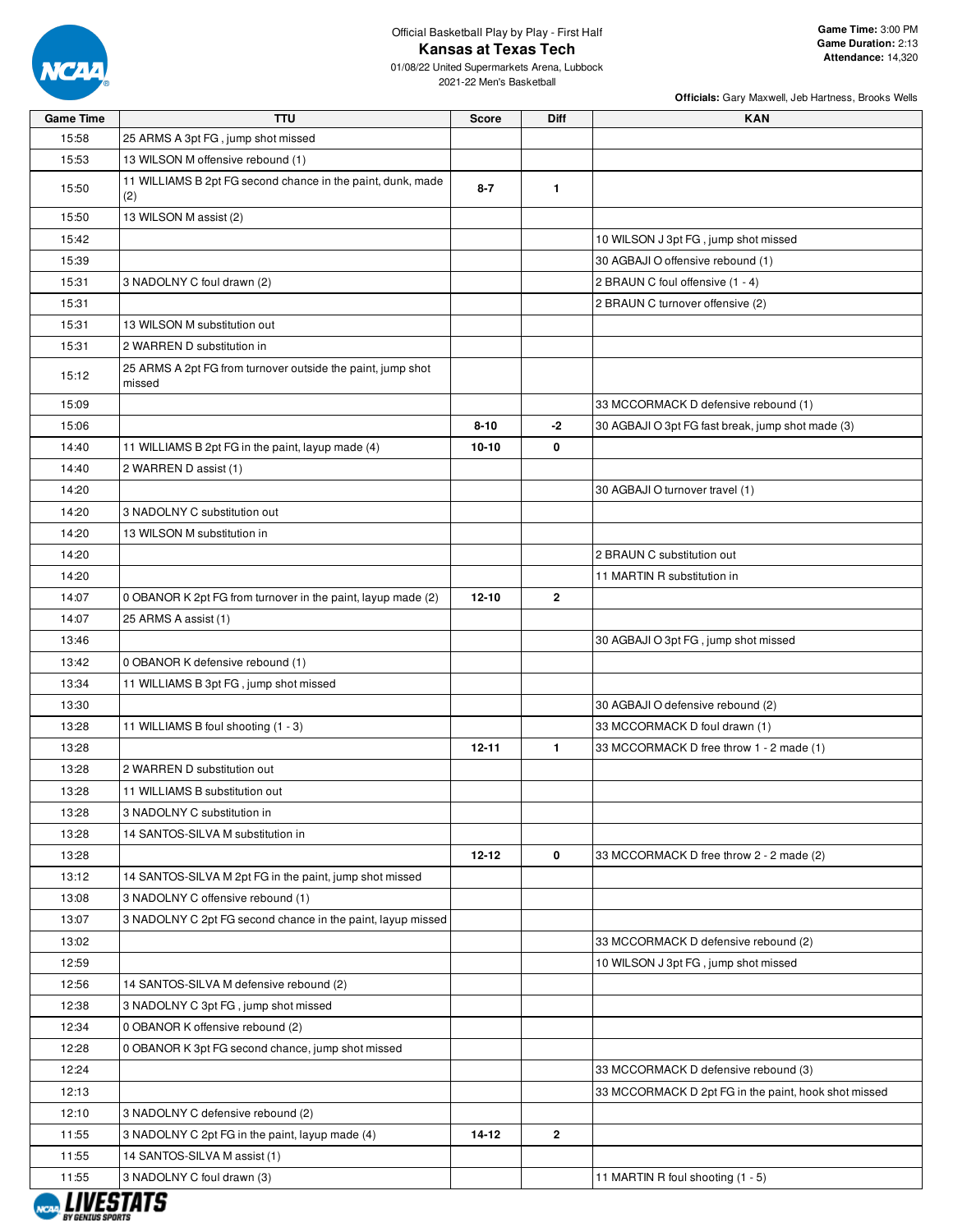

01/08/22 United Supermarkets Arena, Lubbock 2021-22 Men's Basketball

| <b>Game Time</b> | <b>TTU</b>                                                        | <b>Score</b>  | Diff         | <b>KAN</b>                                                                  |
|------------------|-------------------------------------------------------------------|---------------|--------------|-----------------------------------------------------------------------------|
| 11:55            |                                                                   | Timeout media |              |                                                                             |
| 11:55            |                                                                   |               |              | 10 WILSON J substitution out                                                |
| 11:55            |                                                                   |               |              | 30 AGBAJI O substitution out                                                |
| 11:55            |                                                                   |               |              | 2 BRAUN C substitution in                                                   |
| 11:55            |                                                                   |               |              | 55 COLEMAN-LANDS J substitution in                                          |
| 11:55            | 25 ARMS A substitution out                                        |               |              |                                                                             |
| 11:55            | 2 WARREN D substitution in                                        |               |              |                                                                             |
| 11:55            | 3 NADOLNY C free throw 1 - 1 made (5)                             | $15 - 12$     | 3            |                                                                             |
| 11:47            | 14 SANTOS-SILVA M steal (1)                                       |               |              | 2 BRAUN C turnover bad pass (3)                                             |
| 11:36            | 0 OBANOR K 2pt FG from turnover in the paint, jump shot<br>missed |               |              |                                                                             |
| 11:32            |                                                                   |               |              | 2 BRAUN C defensive rebound (1)                                             |
| 11:25            |                                                                   | $15 - 14$     | $\mathbf{1}$ | 2 BRAUN C 2pt FG in the paint, jump shot made (2)                           |
| 11:06            | 3 NADOLNY C 2pt FG in the paint, layup made (7)                   | $17 - 14$     | 3            |                                                                             |
| 10:47            |                                                                   |               |              | 3 HARRIS D 3pt FG, jump shot missed                                         |
| 10:43            | 13 WILSON M defensive rebound (2)                                 |               |              |                                                                             |
| 10:37            | 13 WILSON M turnover bad pass (1)                                 |               |              |                                                                             |
| 10:37            | 0 OBANOR K substitution out                                       |               |              |                                                                             |
| 10:37            | 3 NADOLNY C substitution out                                      |               |              |                                                                             |
| 10:37            | 14 SANTOS-SILVA M substitution out                                |               |              |                                                                             |
| 10:37            | 4 BATCHO D substitution in                                        |               |              |                                                                             |
| 10:37            | 11 WILLIAMS B substitution in                                     |               |              |                                                                             |
| 10:37            | 25 ARMS A substitution in                                         |               |              |                                                                             |
| 10:37            |                                                                   |               |              | 3 HARRIS D substitution out                                                 |
| 10:37            |                                                                   |               |              | 30 AGBAJI O substitution in                                                 |
| 10:27            | 2 WARREN D foul personal (1 - 4)                                  |               |              | 55 COLEMAN-LANDS J foul drawn (1)                                           |
| 10:19            | 2 WARREN D foul drawn (1)                                         |               |              | 11 MARTIN R foul offensive (2 - 6)                                          |
| 10:19            |                                                                   |               |              | 11 MARTIN R turnover offensive (1)                                          |
| 09:56            | 4 BATCHO D 2pt FG from turnover in the paint, dunk, made (2)      | 19-14         | 5            |                                                                             |
| 09:56            | 11 WILLIAMS B assist (2)                                          |               |              |                                                                             |
| 09:56            |                                                                   |               |              | Timeout 30 Sec                                                              |
| 09:56            |                                                                   |               |              | 33 MCCORMACK D substitution out                                             |
| 09:56            |                                                                   |               |              | 21 CLEMENCE Z substitution in                                               |
| 09:56            |                                                                   |               |              | 11 MARTIN R substitution out                                                |
| 09:56            |                                                                   |               |              | 3 HARRIS D substitution in                                                  |
| 09:32            |                                                                   | 19-17         | $\mathbf{2}$ | 30 AGBAJI O 3pt FG, jump shot made (6)                                      |
| 09:32            |                                                                   |               |              | 3 HARRIS D assist (2)                                                       |
| 09:03            | 4 BATCHO D turnover bad pass (1)                                  |               |              |                                                                             |
| 09:03            | 4 BATCHO D substitution out                                       |               |              |                                                                             |
| 09:03            | 13 WILSON M substitution out                                      |               |              |                                                                             |
| 09:03            | 3 NADOLNY C substitution in                                       |               |              |                                                                             |
| 09:03            | 14 SANTOS-SILVA M substitution in                                 |               |              |                                                                             |
| 08:49            |                                                                   | 19-19         | 0            | 30 AGBAJI O 2pt FG from turnover outside the paint, jump shot<br>made $(8)$ |
| 08:49            |                                                                   |               |              | 3 HARRIS D assist (3)                                                       |
| 08:31            | 25 ARMS A turnover travel (1)                                     |               |              |                                                                             |
| 08:16            |                                                                   |               |              | 55 COLEMAN-LANDS J 3pt FG from turnover, jump shot missed                   |
| 08:13            | 11 WILLIAMS B defensive rebound (2)                               |               |              |                                                                             |
| 08:02            | 14 SANTOS-SILVA M 2pt FG outside the paint, jump shot             |               |              |                                                                             |
|                  | missed                                                            |               |              |                                                                             |

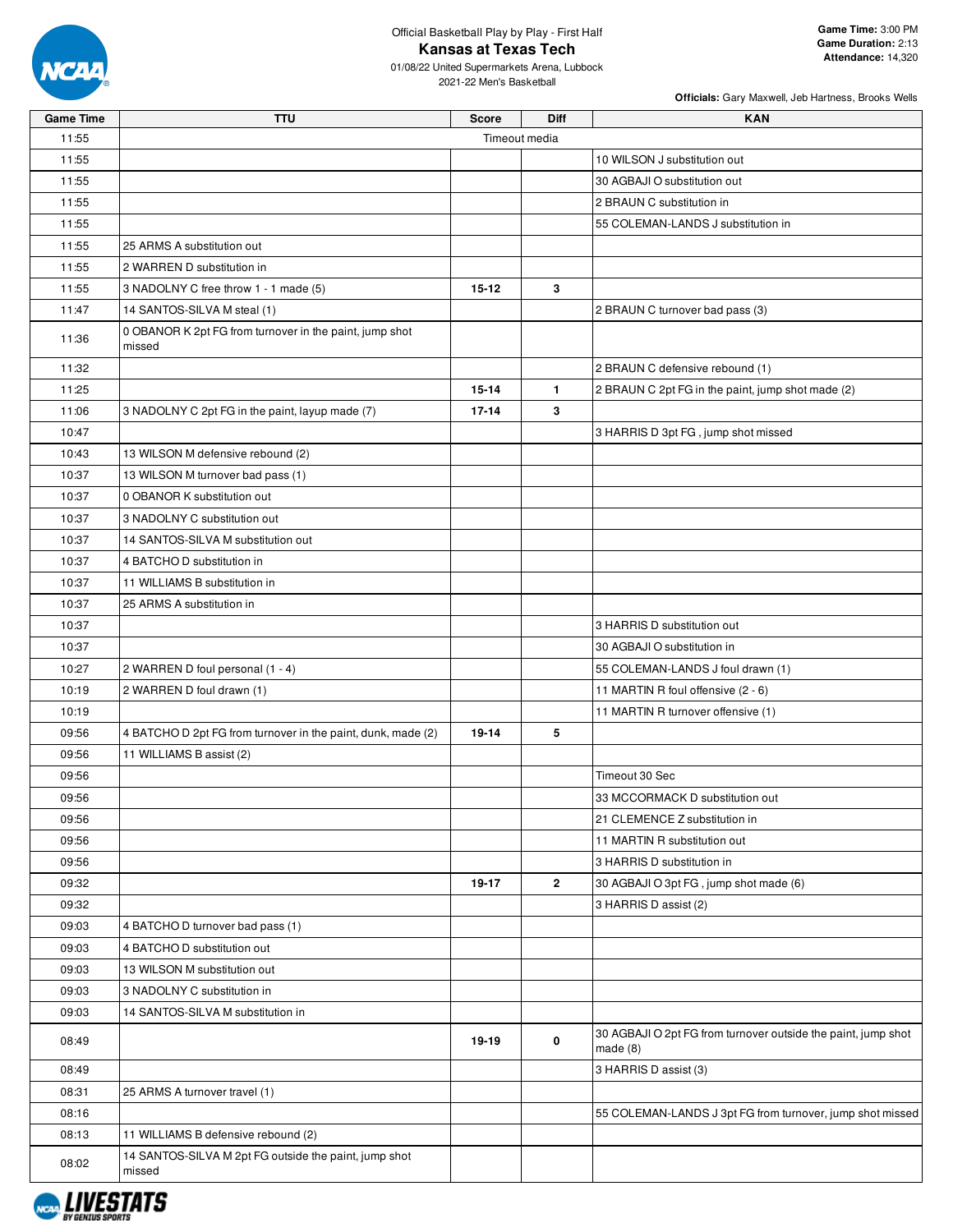

01/08/22 United Supermarkets Arena, Lubbock 2021-22 Men's Basketball

| <b>Game Time</b> | <b>TTU</b>                                                                     | <b>Score</b> | <b>Diff</b>   | <b>KAN</b>                                                       |
|------------------|--------------------------------------------------------------------------------|--------------|---------------|------------------------------------------------------------------|
| 07:59            |                                                                                |              |               | 30 AGBAJI O defensive rebound (3)                                |
| 07:55            | 2 WARREN D foul drawn (2)                                                      |              |               | 55 COLEMAN-LANDS J foul offensive (1 - 7)                        |
| 07:55            |                                                                                |              |               | 55 COLEMAN-LANDS J turnover offensive (1)                        |
| 07:55            |                                                                                |              | Timeout media |                                                                  |
| 07:55            | 14 SANTOS-SILVA M substitution out                                             |              |               |                                                                  |
| 07:55            | 0 OBANOR K substitution in                                                     |              |               |                                                                  |
| 07:55            |                                                                                |              |               | 55 COLEMAN-LANDS J substitution out                              |
| 07:55            |                                                                                |              |               | 10 WILSON J substitution in                                      |
| 07:31            | 2 WARREN D 3pt FG from turnover, jump shot missed                              |              |               |                                                                  |
| 07:26            |                                                                                |              |               | 30 AGBAJI O defensive rebound (4)                                |
| 07:20            |                                                                                |              |               | 3 HARRIS D 2pt FG in the paint, layup missed                     |
| 07:17            |                                                                                |              |               | 10 WILSON J offensive rebound (1)                                |
| 07:16            |                                                                                | 19-21        | $-2$          | 10 WILSON J 2pt FG second chance in the paint, layup made<br>(9) |
| 07:03            | 11 WILLIAMS B 2pt FG outside the paint, jump shot made (6)                     | $21 - 21$    | 0             |                                                                  |
| 07:03            | 3 NADOLNY C assist (1)                                                         |              |               |                                                                  |
| 06:37            | 3 NADOLNY C steal (1)                                                          |              |               | 21 CLEMENCE Z turnover lost ball (1)                             |
| 06:31            | 3 NADOLNY C 2pt FG from turnover in the paint, layup blocked                   |              |               |                                                                  |
| 06:31            |                                                                                |              |               | 21 CLEMENCE Z block (1)                                          |
| 06:31            | offensive rebound (11)                                                         |              |               |                                                                  |
| 06:31            | 2 WARREN D substitution out                                                    |              |               |                                                                  |
| 06:31            | 13 WILSON M substitution in                                                    |              |               |                                                                  |
| 06:28            | 3 NADOLNY C 2pt FG from turnover second chance in the paint,<br>layup made (9) | 23-21        | 2             |                                                                  |
| 06:28            | 25 ARMS A assist (2)                                                           |              |               |                                                                  |
| 05:57            |                                                                                | 23-23        | 0             | 10 WILSON J 2pt FG outside the paint, jump shot made (11)        |
| 05:57            |                                                                                |              |               | 30 AGBAJI O assist (1)                                           |
| 05:27            | 11 WILLIAMS B foul drawn (2)                                                   |              |               | 3 HARRIS D foul personal (1 - 8)                                 |
| 05:27            | 25 ARMS A substitution out                                                     |              |               |                                                                  |
| 05:27            | 2 WARREN D substitution in                                                     |              |               |                                                                  |
| 05:27            |                                                                                |              |               | 21 CLEMENCE Z substitution out                                   |
| 05:27            |                                                                                |              |               | 24 ADAMS, JR. K substitution in                                  |
| 05:27            | 11 WILLIAMS B 1&1 free throw 1 made (7)                                        | 24-23        | $\mathbf{1}$  |                                                                  |
| 05:27            | 0 OBANOR K substitution out                                                    |              |               |                                                                  |
| 05:27            | 4 BATCHO D substitution in                                                     |              |               |                                                                  |
| 05:26            | 11 WILLIAMS B 1&1 free throw 2 missed                                          |              |               |                                                                  |
| 05:25            |                                                                                |              |               | defensive rebound (11)                                           |
| 05:25            | 11 WILLIAMS B substitution out                                                 |              |               |                                                                  |
| 05:25            | 14 SANTOS-SILVA M substitution in                                              |              |               |                                                                  |
| 05:19            | 2 WARREN D foul personal (2 - 5)                                               |              |               | 10 WILSON J foul drawn (3)                                       |
| 05:19            | 3 NADOLNY C steal (2)                                                          |              |               | 30 AGBAJI O turnover bad pass (2)                                |
| 05:19            | 13 WILSON M 2pt FG from turnover in the paint, layup missed                    |              |               |                                                                  |
| 05:19            | 2 WARREN D offensive rebound (1)                                               |              |               |                                                                  |
| 05:19            | 2 WARREN D 2pt FG from turnover second chance in the paint,<br>layup made (2)  | 26-23        | 3             |                                                                  |
| 04:54            |                                                                                |              |               | 2 BRAUN C 3pt FG, jump shot missed                               |
| 04:54            | defensive rebound (13)                                                         |              |               |                                                                  |
| 04:54            | 2 WARREN D substitution out                                                    |              |               |                                                                  |
| 04:54            | 4 BATCHO D substitution out                                                    |              |               |                                                                  |
| 04:54            | 0 OBANOR K substitution in                                                     |              |               |                                                                  |

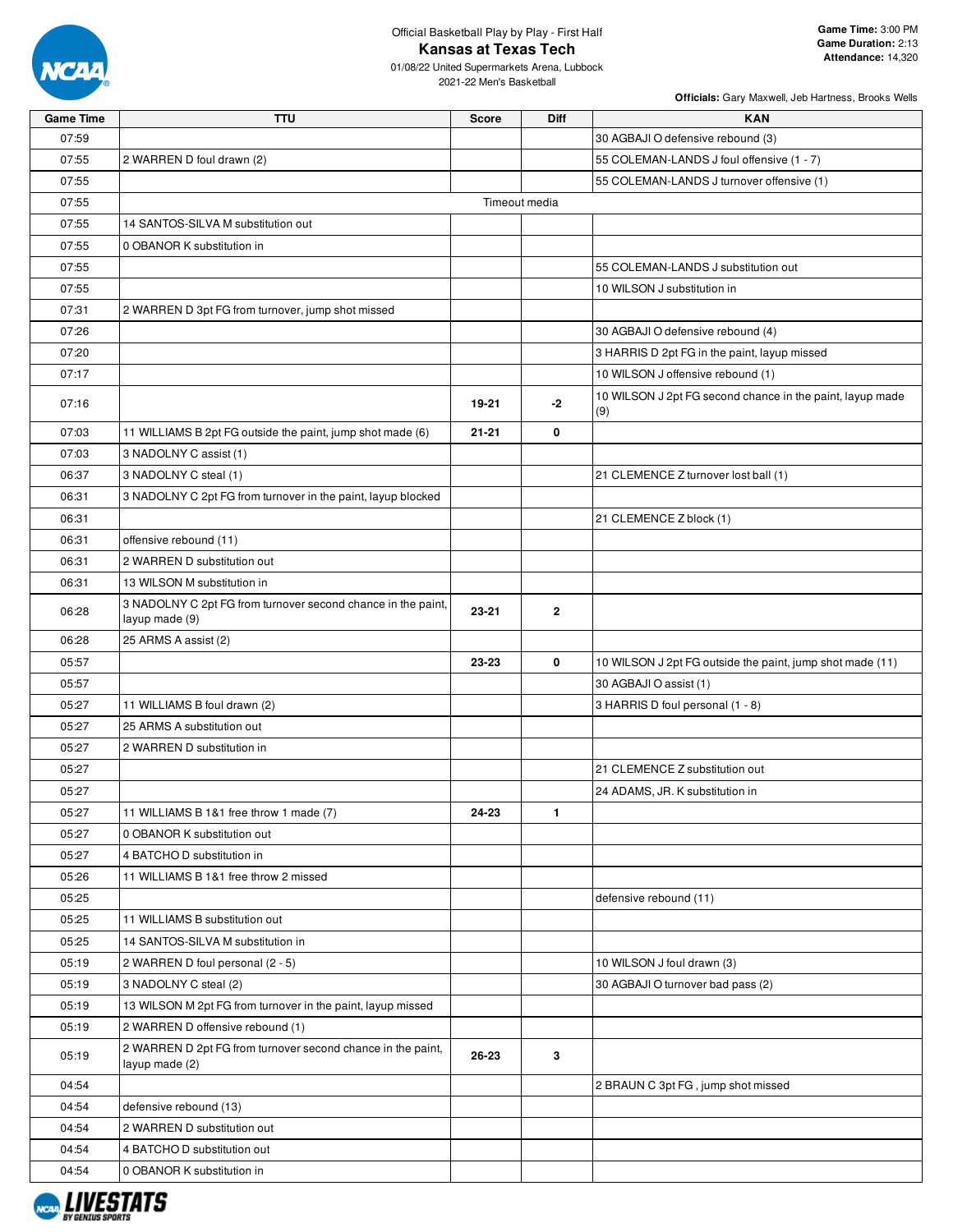

01/08/22 United Supermarkets Arena, Lubbock 2021-22 Men's Basketball

| <b>Game Time</b> | <b>TTU</b>                                              | <b>Score</b> | <b>Diff</b>    | <b>KAN</b>                                                |
|------------------|---------------------------------------------------------|--------------|----------------|-----------------------------------------------------------|
| 04:54            | 25 ARMS A substitution in                               |              |                |                                                           |
| 04:31            | 25 ARMS A foul offensive (1 - 6)                        |              |                | 3 HARRIS D foul drawn (1)                                 |
| 04:31            | 25 ARMS A turnover offensive (2)                        |              |                |                                                           |
| 04:21            | 3 NADOLNY C foul shooting (1 - 7)                       |              |                | 10 WILSON J foul drawn (4)                                |
| 04:21            |                                                         | 26-24        | $\mathbf{2}$   | 10 WILSON J free throw 1 - 2 made (12)                    |
| 04:21            |                                                         |              |                | 3 HARRIS D substitution out                               |
| 04:21            |                                                         |              |                | 11 MARTIN R substitution in                               |
| 04:21            |                                                         | 26-25        | $\mathbf{1}$   | 10 WILSON J free throw 2 - 2 made (13)                    |
| 04:08            | 3 NADOLNY C foul drawn (4)                              |              |                | 11 MARTIN R foul shooting (3 - 9)                         |
| 04:08            | 3 NADOLNY C free throw 1 - 2 made (10)                  | 27-25        | $\overline{2}$ |                                                           |
| 04:08            | 13 WILSON M substitution out                            |              |                |                                                           |
|                  |                                                         |              |                |                                                           |
| 04:08            | 2 WARREN D substitution in                              |              |                |                                                           |
| 04:08            |                                                         |              |                | 11 MARTIN R substitution out                              |
| 04:08            |                                                         |              |                | 1 YESUFU J substitution in                                |
| 04:08            | 3 NADOLNY C free throw 2 - 2 made (11)                  | 28-25        | 3              |                                                           |
| 03:52            |                                                         |              |                | 2 BRAUN C 2pt FG in the paint, layup missed               |
| 03:49            |                                                         |              |                | 24 ADAMS, JR. K offensive rebound (1)                     |
| 03:45            |                                                         |              |                | 2 BRAUN C 2pt FG second chance in the paint, layup missed |
| 03:43            |                                                         |              |                | offensive rebound (13)                                    |
| 03:43            |                                                         |              | Timeout media  |                                                           |
| 03:43            | 2 WARREN D substitution out                             |              |                |                                                           |
| 03:43            | 13 WILSON M substitution in                             |              |                |                                                           |
| 03:22            |                                                         |              |                | 1 YESUFU J 3pt FG second chance, jump shot missed         |
| 03:20            | 3 NADOLNY C defensive rebound (3)                       |              |                |                                                           |
| 03:20            | jump ball situation                                     |              |                |                                                           |
| 02:54            | 14 SANTOS-SILVA M 2pt FG in the paint, hook shot missed |              |                |                                                           |
| 02:50            |                                                         |              |                | 2 BRAUN C defensive rebound (2)                           |
| 02:33            |                                                         |              |                | 1 YESUFU J 3pt FG, jump shot missed                       |
| 02:29            | 25 ARMS A defensive rebound (1)                         |              |                |                                                           |
| 02:05            | 25 ARMS A 3pt FG, jump shot made (5)                    | $31 - 25$    | 6              |                                                           |
| 02:05            | 13 WILSON M assist (3)                                  |              |                |                                                           |
| 02:04            |                                                         |              |                | Timeout 30 Sec                                            |
| 02:04            | 0 OBANOR K substitution out                             |              |                |                                                           |
| 02:04            | 14 SANTOS-SILVA M substitution out                      |              |                |                                                           |
| 02:04            | 4 BATCHO D substitution in                              |              |                |                                                           |
| 02:04            | 11 WILLIAMS B substitution in                           |              |                |                                                           |
| 02:04            |                                                         |              |                | 1 YESUFU J substitution out                               |
| 02:04            |                                                         |              |                | 10 WILSON J substitution out                              |
| 02:04            |                                                         |              |                | 24 ADAMS, JR. K substitution out                          |
| 02:04            |                                                         |              |                | 3 HARRIS D substitution in                                |
| 02:04            |                                                         |              |                | 33 MCCORMACK D substitution in                            |
|                  |                                                         |              |                |                                                           |
| 02:04            |                                                         |              |                | 55 COLEMAN-LANDS J substitution in                        |
| 01:38            |                                                         |              |                | 33 MCCORMACK D 2pt FG in the paint, hook shot missed      |
| 01:33            | 13 WILSON M defensive rebound (3)                       |              |                |                                                           |
| 01:10            | 25 ARMS A 3pt FG, jump shot missed                      |              |                |                                                           |
| 01:07            |                                                         |              |                | 33 MCCORMACK D defensive rebound (4)                      |
| 01:00            | 13 WILSON M foul shooting (1 - 8)                       |              |                | 2 BRAUN C foul drawn (1)                                  |
| 01:00            |                                                         |              |                | 2 BRAUN C free throw 1 - 2 missed                         |
| 01:00            |                                                         |              |                | offensive dead ball rebound (1)                           |

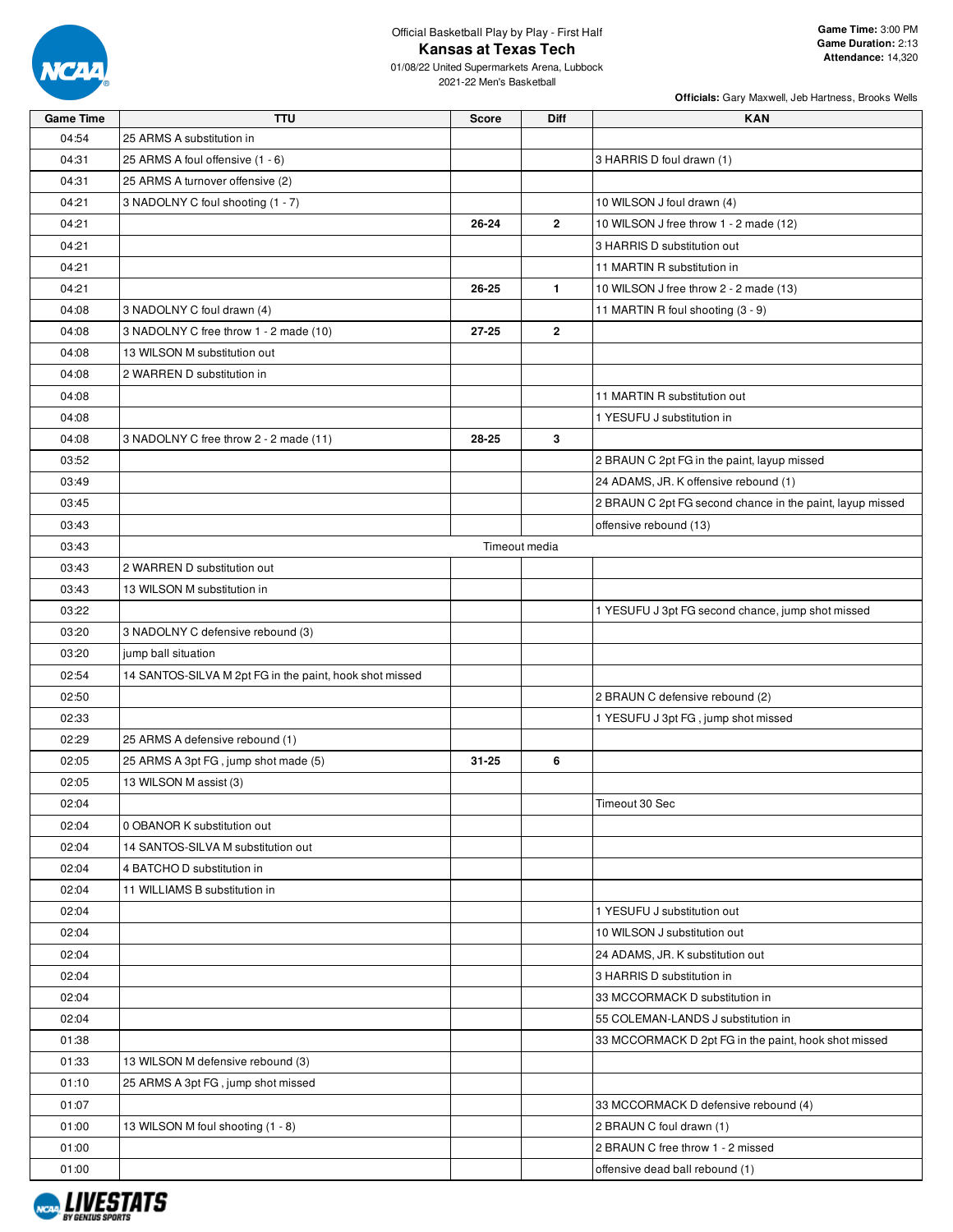

01/08/22 United Supermarkets Arena, Lubbock 2021-22 Men's Basketball

| <b>Game Time</b> | <b>TTU</b>                                                 | <b>Score</b>         | <b>Diff</b> | <b>KAN</b>                                             |
|------------------|------------------------------------------------------------|----------------------|-------------|--------------------------------------------------------|
| 01:00            | 4 BATCHO D substitution out                                |                      |             |                                                        |
| 01:00            | 0 OBANOR K substitution in                                 |                      |             |                                                        |
| 01:00            |                                                            |                      |             | 2 BRAUN C free throw 2 - 2 missed                      |
| 00:59            | 0 OBANOR K defensive rebound (3)                           |                      |             |                                                        |
| 00:29            | 11 WILLIAMS B 2pt FG outside the paint, hook shot made (9) | $33 - 25$            | 8           |                                                        |
| 00:01            |                                                            |                      |             | 30 AGBAJI O 2pt FG outside the paint, jump shot missed |
| 00:01            | 0 OBANOR K defensive rebound (4)                           |                      |             |                                                        |
|                  |                                                            | <b>END OF PERIOD</b> |             |                                                        |
|                  |                                                            | <b>TTU 33-25 KAN</b> |             |                                                        |

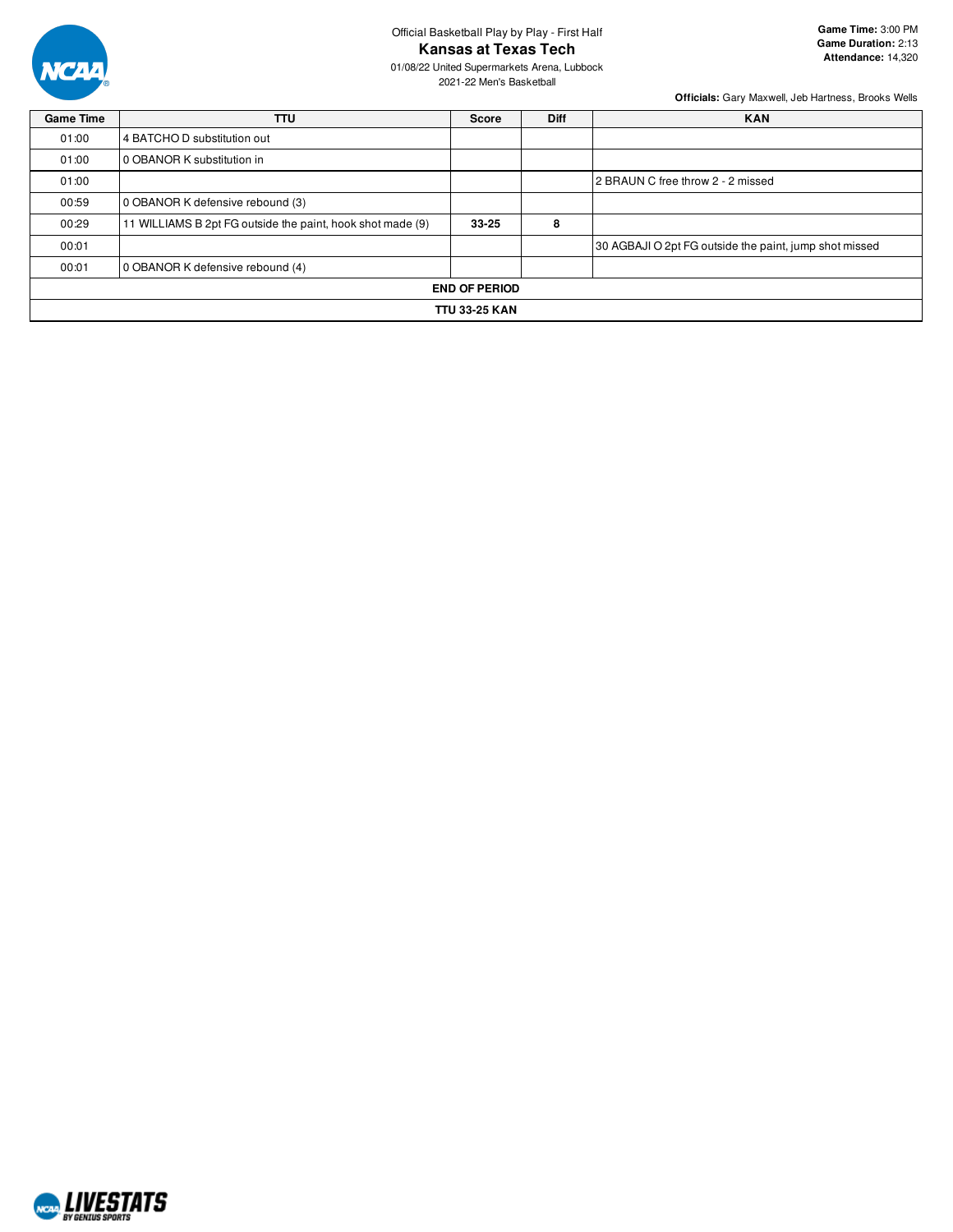

**Kansas - 25**

# Official Basketball Box Score - First Half **Kansas at Texas Tech**

01/08/22 United Supermarkets Arena, Lubbock 2021-22 Men's Basketball

**Officials:** Gary Maxwell, Jeb Hartness, Brooks Wells

**Shooting By Period 1 st FG%** 8-23 34.8% **3PT%** 3-11 27.3% **FT%** 6-8 75% **GM FG%** 8-23 34.8% **3PT%** 3-11 27.3% **FT%** 6-8 75.0% Dead Ball Rebounds: 1, 0

|                       |                        |   |       | FG       | 3P       | FT      |          | <b>Rebounds</b> |            |                | <b>Fouls</b> | <b>TP</b> | <b>AS</b> | <b>TO</b> | <b>ST</b> | <b>Blocks</b> |           | $+/-$ |
|-----------------------|------------------------|---|-------|----------|----------|---------|----------|-----------------|------------|----------------|--------------|-----------|-----------|-----------|-----------|---------------|-----------|-------|
|                       | NO. Name               |   | Min   | M-A      | M-A      | M-A     | OR       | DR              | <b>TOT</b> | PF             | <b>FD</b>    |           |           |           |           | <b>BS</b>     | <b>BA</b> |       |
| 10                    | Jalen Wilson           | F | 13:56 | $4-6$    | $1-3$    | 4-4     |          | 0               |            | 0              | 4            | 13        | $\Omega$  |           | 0         | 0             | 0         | -8    |
| 44                    | <b>Mitch Lightfoot</b> | F | 03:36 | $0 - 0$  | $0 - 0$  | $0 - 0$ | 0        | $\Omega$        | 0          | $\overline{2}$ | $\Omega$     | 0         | 0         |           | 0         | 0             | 0         | -1    |
| 2                     | <b>Christian Braun</b> | G | 17:35 | $1-5$    | $0 - 1$  | $0 - 2$ | 0        | 2               | 2          |                |              | 2         | ი         | 3         | 0         | 0             | 0         | -6    |
| 3                     | Dajuan Harris          | G | 17:02 | $0 - 2$  | $0 - 1$  | $0 - 0$ | 0        | 1               |            |                |              |           | 3         | 0         | 0         | 0             | 0         | $-2$  |
| 30                    | Ochai Agbaji           | G | 18:42 | $3-5$    | $2-3$    | $0 - 0$ |          | 3               | 4          | 1              | 0            | 8         |           | 2         | 0         | 0             | 0         | $-7$  |
| 33                    | David McCormack        |   | 08:32 | $0 - 2$  | $0 - 0$  | $2 - 2$ | $\Omega$ | $\overline{4}$  | 4          | 0              |              | 2         |           | 0         | 0         | 0             | 0         | -6    |
| 11                    | Remy Martin            |   | 04:37 | $0 - 0$  | $0 - 0$  | $0-0$   | $\Omega$ | $\Omega$        | 0          | 3              | 0            | 0         | 0         |           | 0         | 0             | 0         | -5    |
| 55                    | Jalen Coleman-Lands    |   | 06:04 | $0 - 1$  | $0 - 1$  | $0 - 0$ | $\Omega$ | $\mathbf 0$     | 0          | 1              |              | $\Omega$  | 0         |           | 0         | 0             | 0         | 0     |
| 21                    | Zach Clemence          |   | 04:29 | $0-0$    | $0-0$    | $0 - 0$ | 0        | $\Omega$        | 0          | 0              | 0            | 0         | 0         |           | 0         |               | 0         | 5     |
| 24                    | KJ Adams, Jr.          |   | 03:23 | $0 - 0$  | $0-0$    | $0 - 0$ |          | $\mathbf 0$     |            | 0              | $\Omega$     |           | 0         | 0         | 0         | 0             | 0         | -6    |
|                       | Joseph Yesufu          |   | 02:04 | $0 - 2$  | $0 - 2$  | $0-0$   | 0        | $\Omega$        | 0          | 0              | 0            | $\Omega$  | 0         | 0         | 0         | 0             | 0         | -4    |
| Team                  |                        |   |       |          |          |         |          |                 | 2          |                |              | $\Omega$  |           | 0         |           |               |           |       |
| Totals                |                        |   |       | $8 - 23$ | $3 - 11$ | $6 - 8$ | 4        | 11              | 15         | 9              | 8            | 25        | 5         | 10        | 0         |               | 0         | -8    |
| Technical Fouls::NONE |                        |   |       |          |          |         |          |                 |            |                |              |           |           |           |           |               |           |       |

#### **Texas Tech - 33**

F F 12:18 G 11:31 G 16:51 G 18:09 **NO.** Name Min **FG 3P FT Rebounds Fouls TP AS TO ST**  $\begin{bmatrix} \mathsf{FG} & 3\mathsf{P} \mid \mathsf{FT} \mid \mathsf{Rebounds} & \mathsf{Fouls} \ \mathsf{M-A} & \mathsf{M-A} \mid \mathsf{OR} & \mathsf{DR} & \mathsf{TOT} \mid \mathsf{PF} & \mathsf{FD} \end{bmatrix} \mathsf{TP} \mid \mathsf{AS} \mid \mathsf{TO} \mid \mathsf{ST} \mid \mathsf{BIS} \mid \mathsf{BA} \mid \mathsf{H-BIS} \mid \mathsf{BIS}$ 0 Kevin Obanor F 15:10 1-4 0-2 0-0 1 3 4 1 0 2 0 1 0 0 0 9 11 Bryson Williams F | 12:18 | 4-5 | 0-1 | 1-4 | 0 2 2 | 1 2 | 9 | 2 | 0 | 1 | 0 0 | 4 2 Davion Warren G 11:31 1-2 0-1 0-0 1 0 1 2 2 2 1 0 0 0 0 3 3 Clarence Nadolny G | 16:51 | 4-7 | 0-1 | 3-3 | 1 2 3 | 1 4 | 11 | 1 | 0 | 2 | 0 1 | 7 25 Adonis Arms G | 18:09 | 2-6 | 1-3 | 0-0 | 0 | 1 | 1 | 1 | 1 | 5 | 2 | 2 | 1 | 0 | 0 | 4 14 Marcus Santos-Silva | 09:21 | 1-4 | 0-0 | 0-0 | 1 1 2 | 1 0 | 2 | 1 | 0 | 1 | 0 0 | 2 13 Mylik Wilson 13:29 0-1 0-0 0-0 1 2 3 1 0 0 3 1 0 0 0 0 10 4 Daniel Batcho 03:11 1-1 0-0 0-0 0 0 0 0 0 2 0 1 0 0 0 1 Team 1 1 2 0 0 **Totals** 14-30 1-8 4-7 6 12 18 3 3 10 5 5 0 1 8

|                     | <b>Shooting By Period</b> |       |
|---------------------|---------------------------|-------|
| 1 <sup>st</sup> FG% | 14-30                     | 46.7% |
| 3PT%                | $1 - 8$                   | 12.5% |
| FT%                 | 4-7                       | 57.1% |
| <b>GM FG%</b>       | 14-30                     | 46.7% |
| 3PT%                | $1 - 8$                   | 12.5% |
| FT%                 | 4-7                       | 57.1% |

Dead Ball Rebounds: 2, 0

|                         | <b>KAN</b>                 |       |                      |                |    |                                 |     |     |     |
|-------------------------|----------------------------|-------|----------------------|----------------|----|---------------------------------|-----|-----|-----|
|                         |                            | TTU   | Points from          | <b>KAN TTU</b> |    | <b>Period by Period Scoring</b> |     |     |     |
| <b>Biggest lead</b>     | $2(1st 15:06) 8(1st 0:29)$ |       | <b>Turnovers</b>     |                | 10 |                                 | 1st | 2nd | TOT |
| <b>Best Scoring Run</b> | $7(1st7:16)$ $7(1st0:29)$  |       | Paint                | 6              | 22 |                                 |     |     |     |
| <b>Lead Changes</b>     |                            |       | <b>Second Chance</b> | っ              | 6  | <b>KAN</b>                      | 25  | 42  | 67  |
| <b>Times Tied</b>       | 6                          |       | <b>Fast Breaks</b>   | 5              | 0  |                                 |     |     |     |
| Time with Lead          | 01:29                      | 13:27 | <b>Bench</b>         | o              | 4  | TTU                             | 33  | 42  | 75  |

**Technical Fouls:**:NONE

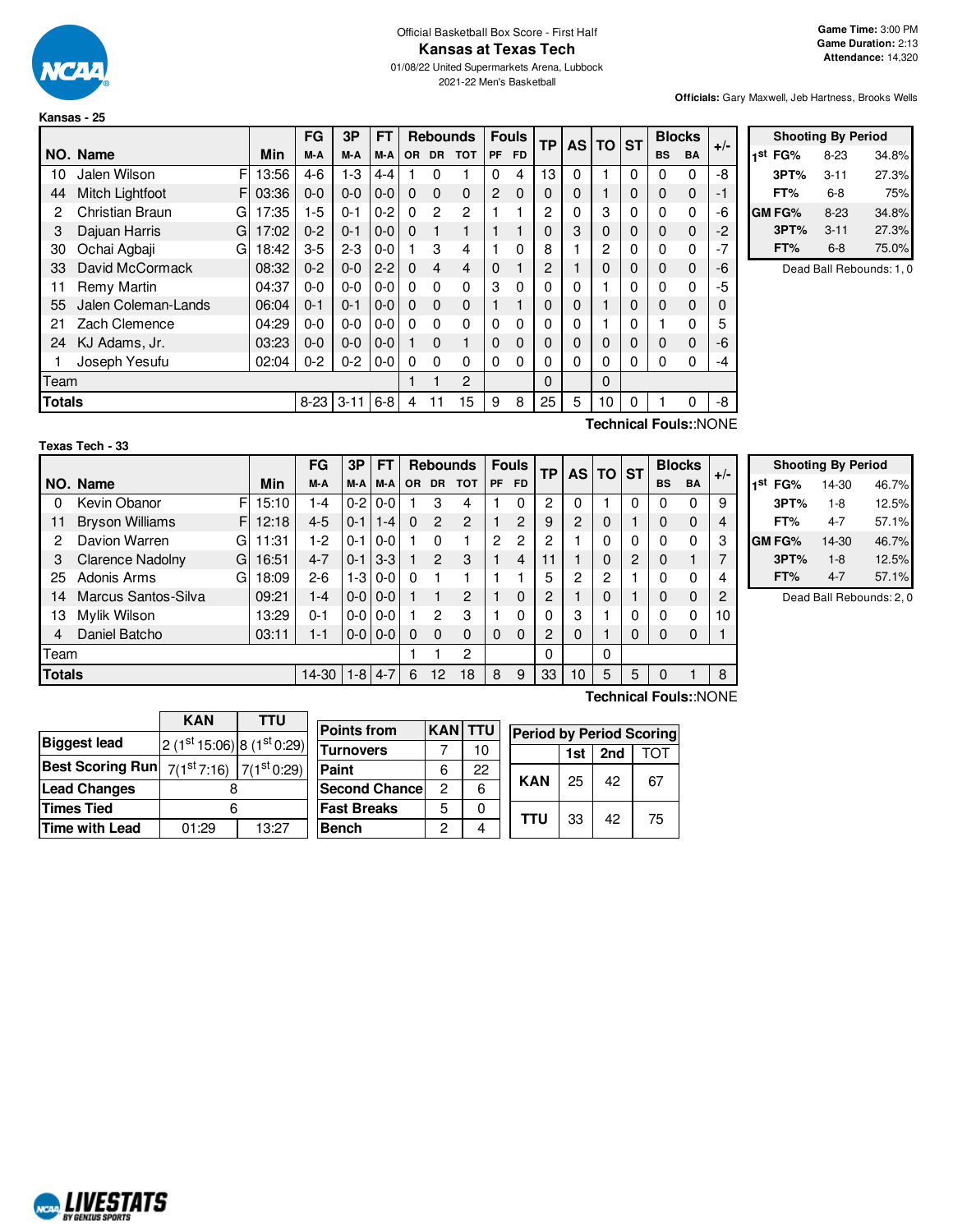

01/08/22 United Supermarkets Arena, Lubbock 2021-22 Men's Basketball

**Officials:** Gary Maxwell, Jeb Hartness, Brooks Wells

## **Period 2**

| <b>Quarter Starters:</b> |                                                                   |            |              |                |                                               |                                                  |
|--------------------------|-------------------------------------------------------------------|------------|--------------|----------------|-----------------------------------------------|--------------------------------------------------|
| TTU                      | 0 Obanor K                                                        | 2 Warren D | 3 Nadolny C  |                | 11 Williams B                                 | 25 Arms A                                        |
| <b>KAN</b>               | 2 Braun C                                                         | 3 Harris D | 10 Wilson J  |                | 30 Agbaji O                                   | 44 Lightfoot M                                   |
| <b>Game Time</b>         | <b>TTU</b>                                                        |            | <b>Score</b> | <b>Diff</b>    |                                               | <b>KAN</b>                                       |
| 20:00                    | 13 WILSON M substitution out                                      |            |              |                |                                               |                                                  |
| 20:00                    | 2 WARREN D substitution in                                        |            |              |                |                                               |                                                  |
| 20:00                    |                                                                   |            |              |                | 33 MCCORMACK D substitution out               |                                                  |
| 20:00                    |                                                                   |            |              |                | 55 COLEMAN-LANDS J substitution out           |                                                  |
| 20:00                    |                                                                   |            |              |                | 10 WILSON J substitution in                   |                                                  |
| 20:00                    |                                                                   |            |              |                | 44 LIGHTFOOT M substitution in                |                                                  |
| 19:40                    | 25 ARMS A foul personal (2 - 1)                                   |            |              |                | 44 LIGHTFOOT M foul drawn (1)                 |                                                  |
| 19:34                    |                                                                   |            |              |                | 30 AGBAJI O 3pt FG, jump shot missed          |                                                  |
| 19:30                    | 11 WILLIAMS B defensive rebound (3)                               |            |              |                |                                               |                                                  |
| 19:01                    | turnover shot clock (6)                                           |            |              |                |                                               |                                                  |
| 18:50                    | 0 OBANOR K foul shooting (2 - 2)                                  |            |              |                | 30 AGBAJI O foul drawn (1)                    |                                                  |
| 18:50                    |                                                                   |            | 33-26        | $\overline{7}$ | 30 AGBAJI O free throw 1 - 2 made (9)         |                                                  |
| 18:50                    | 11 WILLIAMS B substitution out                                    |            |              |                |                                               |                                                  |
| 18:50                    | 14 SANTOS-SILVA M substitution in                                 |            |              |                |                                               |                                                  |
| 18:50                    |                                                                   |            | 33-27        | 6              | 30 AGBAJI O free throw 2 - 2 made (10)        |                                                  |
| 18:22                    | 0 OBANOR K 2pt FG in the paint, layup made (4)                    |            | 35-27        | 8              |                                               |                                                  |
| 18:22                    | 25 ARMS A assist (3)                                              |            |              |                |                                               |                                                  |
| 18:15                    | 3 NADOLNY C steal (3)                                             |            |              |                | 10 WILSON J turnover bad pass (2)             |                                                  |
| 18:06                    | 3 NADOLNY C 2pt FG from turnover in the paint, layup made<br>(13) |            | $37 - 27$    | 10             |                                               |                                                  |
| 17:58                    |                                                                   |            | 37-29        | 8              | 2 BRAUN C 2pt FG in the paint, layup made (4) |                                                  |
| 17:28                    | 14 SANTOS-SILVA M foul drawn (1)                                  |            |              |                | 30 AGBAJI O foul shooting (2 - 1)             |                                                  |
| 17:28                    | 14 SANTOS-SILVA M free throw 1 - 2 missed                         |            |              |                |                                               |                                                  |
| 17:28                    | offensive dead ball rebound (3)                                   |            |              |                |                                               |                                                  |
| 17:28                    | 0 OBANOR K substitution out                                       |            |              |                |                                               |                                                  |
| 17:28                    | 11 WILLIAMS B substitution in                                     |            |              |                |                                               |                                                  |
| 17:27                    | 14 SANTOS-SILVA M free throw 2 - 2 missed                         |            |              |                |                                               |                                                  |
| 17:26                    |                                                                   |            |              |                | 2 BRAUN C defensive rebound (3)               |                                                  |
| 17:11                    |                                                                   |            |              |                | 10 WILSON J turnover out of bounds (3)        |                                                  |
| 17:11                    | 14 SANTOS-SILVA M substitution out                                |            |              |                |                                               |                                                  |
| 17:11                    | 4 BATCHO D substitution in                                        |            |              |                |                                               |                                                  |
| 16:49                    | 25 ARMS A turnover bad pass (3)                                   |            |              |                | 10 WILSON J steal (1)                         |                                                  |
| 16:36                    |                                                                   |            |              |                |                                               | 2 BRAUN C 3pt FG from turnover, jump shot missed |
| 16:32                    | 4 BATCHO D defensive rebound (1)                                  |            |              |                |                                               |                                                  |
| 16:32                    | 2 WARREN D foul drawn (3)                                         |            |              |                | 44 LIGHTFOOT M foul personal (3 - 2)          |                                                  |
| 16:32                    |                                                                   |            |              |                | 44 LIGHTFOOT M substitution out               |                                                  |
| 16:32                    |                                                                   |            |              |                | 33 MCCORMACK D substitution in                |                                                  |
| 16:32                    | 4 BATCHO D substitution out                                       |            |              |                |                                               |                                                  |
| 16:32                    | 0 OBANOR K substitution in                                        |            |              |                |                                               |                                                  |
| 16:25                    | 0 OBANOR K 3pt FG, jump shot made (7)                             |            | 40-29        | 11             |                                               |                                                  |
| 16:25                    | 25 ARMS A assist (4)                                              |            |              |                |                                               |                                                  |
| 16:16                    |                                                                   |            | 40-32        | 8              | 10 WILSON J 3pt FG, jump shot made (16)       |                                                  |
| 16:16                    |                                                                   |            |              |                | 30 AGBAJI O assist (2)                        |                                                  |

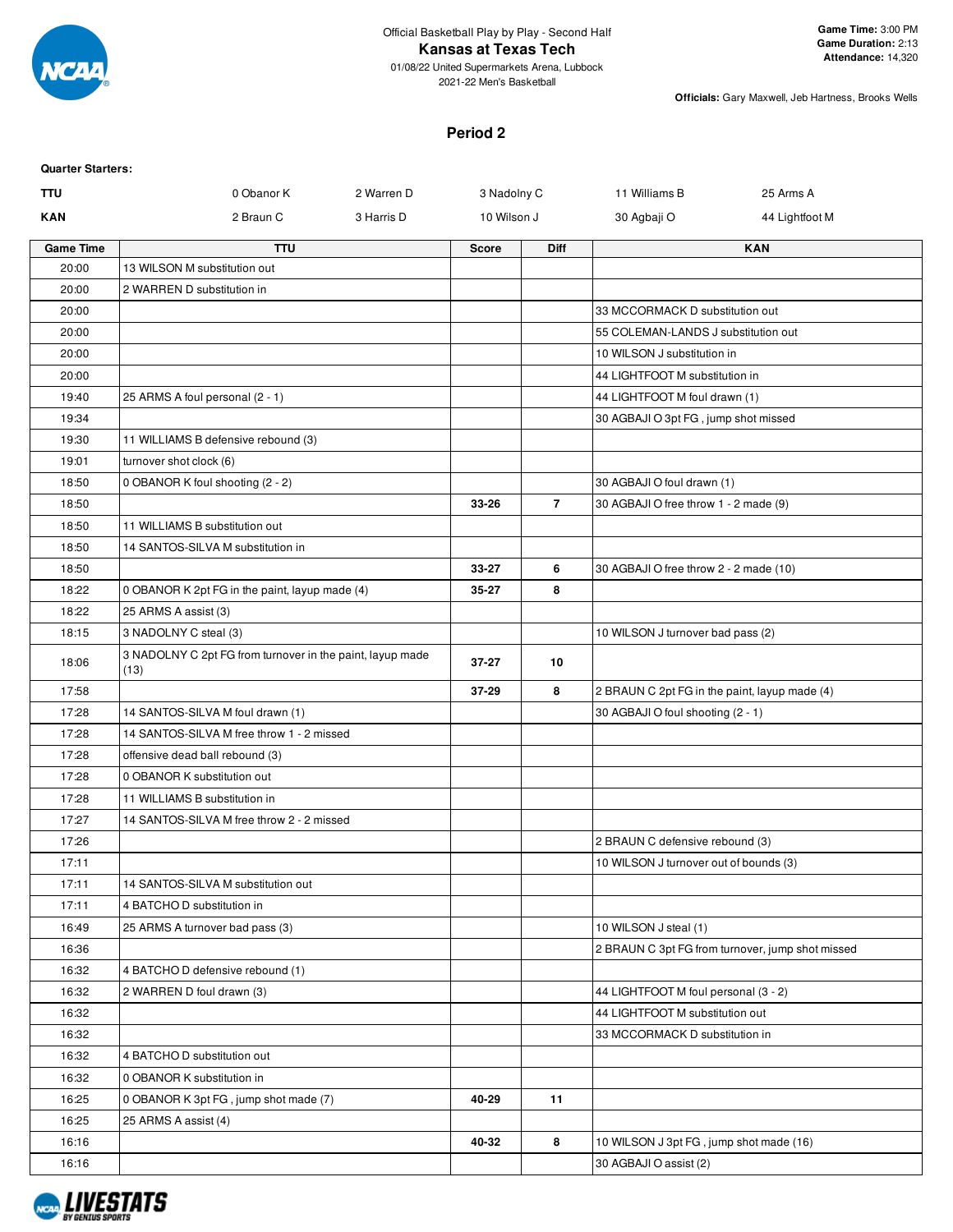

01/08/22 United Supermarkets Arena, Lubbock 2021-22 Men's Basketball

| <b>Game Time</b> | <b>TTU</b>                                                                | <b>Score</b>  | Diff | <b>KAN</b>                                         |
|------------------|---------------------------------------------------------------------------|---------------|------|----------------------------------------------------|
| 16:03            | 3 NADOLNY C 2pt FG in the paint, layup missed                             |               |      |                                                    |
| 16:02            |                                                                           |               |      | 33 MCCORMACK D defensive rebound (5)               |
| 16:02            | 3 NADOLNY C foul personal (2 - 3)                                         |               |      | 33 MCCORMACK D foul drawn (2)                      |
| 16:02            | 3 NADOLNY C substitution out                                              |               |      |                                                    |
| 16:02            | 13 WILSON M substitution in                                               |               |      |                                                    |
| 15:50            | 0 OBANOR K foul personal (3 - 4)                                          |               |      | 33 MCCORMACK D foul drawn (3)                      |
| 15:50            |                                                                           | Timeout media |      |                                                    |
| 15:50            | 0 OBANOR K substitution out                                               |               |      |                                                    |
| 15:50            | 4 BATCHO D substitution in                                                |               |      |                                                    |
| 15:30            |                                                                           | 40-34         | 6    | 33 MCCORMACK D 2pt FG in the paint, layup made (4) |
| 15:09            | 13 WILSON M 2pt FG in the paint, layup made (2)                           | 42-34         | 8    |                                                    |
| 14:44            |                                                                           | 42-37         | 5    | 30 AGBAJI O 3pt FG, jump shot made (13)            |
| 14:44            |                                                                           |               |      | 2 BRAUN C assist (1)                               |
| 14:30            | 25 ARMS A foul drawn (2)                                                  |               |      | 30 AGBAJI O foul shooting (3 - 3)                  |
| 14:30            | 25 ARMS A free throw 1 - 2 made (6)                                       | 43-37         | 6    |                                                    |
| 14:30            | 4 BATCHO D substitution out                                               |               |      |                                                    |
| 14:30            | 11 WILLIAMS B substitution out                                            |               |      |                                                    |
| 14:30            | 0 OBANOR K substitution in                                                |               |      |                                                    |
| 14:30            | 14 SANTOS-SILVA M substitution in                                         |               |      |                                                    |
| 14:30            | 13 WILSON M substitution out                                              |               |      |                                                    |
| 14:30            | 3 NADOLNY C substitution in                                               |               |      |                                                    |
| 14:30            | 25 ARMS A free throw 2 - 2 missed                                         |               |      |                                                    |
| 14:28            |                                                                           |               |      | 33 MCCORMACK D defensive rebound (6)               |
| 14:12            | 0 OBANOR K foul personal (4 - 5)                                          |               |      | 30 AGBAJI O foul drawn (2)                         |
| 14:10            |                                                                           |               |      | 30 AGBAJI O 3pt FG, jump shot blocked              |
| 14:10            | 14 SANTOS-SILVA M block (1)                                               |               |      |                                                    |
| 14:07            | 0 OBANOR K defensive rebound (5)                                          |               |      |                                                    |
| 14:07            | 0 OBANOR K foul drawn (1)                                                 |               |      | 2 BRAUN C foul personal (2 - 4)                    |
| 14:07            | 0 OBANOR K substitution out                                               |               |      |                                                    |
| 14:07            |                                                                           |               |      |                                                    |
|                  | 11 WILLIAMS B substitution in                                             |               |      |                                                    |
| 13:56            | 2 WARREN D substitution out                                               |               |      |                                                    |
| 13:56            | 13 WILSON M substitution in                                               |               |      |                                                    |
| 13:56            |                                                                           |               |      | 10 WILSON J substitution out                       |
| 13:56            |                                                                           |               |      | 55 COLEMAN-LANDS J substitution in                 |
| 13:51            | 3 NADOLNY C foul drawn (5)                                                |               |      | 3 HARRIS D foul personal (2 - 5)                   |
| 13:43            | 11 WILLIAMS B 2pt FG in the paint, jump shot made (11)                    | 45-37         | 8    |                                                    |
| 13:35            | 25 ARMS A substitution out                                                |               |      |                                                    |
| 13:35            | 2 WARREN D substitution in                                                |               |      |                                                    |
| 13:21            | 14 SANTOS-SILVA M steal (2)                                               |               |      | 33 MCCORMACK D turnover lost ball (1)              |
| 13:12            | 11 WILLIAMS B 2pt FG from turnover outside the paint, jump<br>shot missed |               |      |                                                    |
| 13:08            |                                                                           |               |      | 2 BRAUN C defensive rebound (4)                    |
| 13:05            | 2 WARREN D foul drawn (4)                                                 |               |      | 30 AGBAJI O foul offensive (4 - 6)                 |
| 13:05            |                                                                           |               |      | 30 AGBAJI O turnover offensive (3)                 |
| 13:05            | 14 SANTOS-SILVA M substitution out                                        |               |      |                                                    |
| 13:05            | 0 OBANOR K substitution in                                                |               |      |                                                    |
| 13:05            |                                                                           |               |      | 30 AGBAJI O substitution out                       |
| 13:05            |                                                                           |               |      | 10 WILSON J substitution in                        |
| 12:54            | 11 WILLIAMS B 3pt FG from turnover, jump shot made (14)                   | 48-37         | 11   |                                                    |

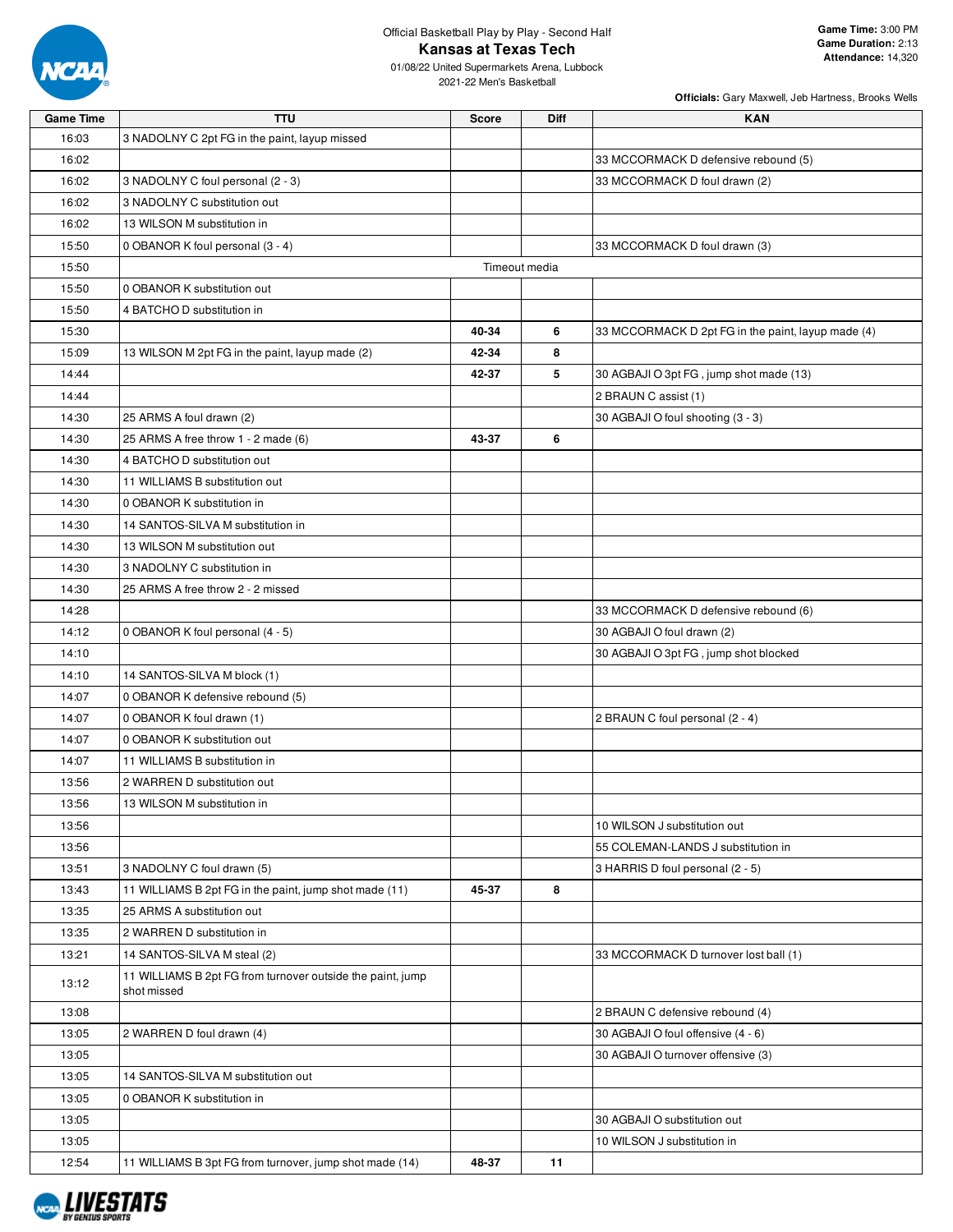

| <b>Game Time</b> | <b>TTU</b>                                                                        | <b>Score</b> | Diff          | <b>KAN</b>                                                    |
|------------------|-----------------------------------------------------------------------------------|--------------|---------------|---------------------------------------------------------------|
| 12:54            | 13 WILSON M assist (4)                                                            |              |               |                                                               |
| 12:52            |                                                                                   |              |               | Timeout 30 Sec                                                |
| 12:52            |                                                                                   |              |               | 3 HARRIS D substitution out                                   |
| 12:52            |                                                                                   |              |               | 11 MARTIN R substitution in                                   |
| 12:52            | 0 OBANOR K substitution out                                                       |              |               |                                                               |
| 12:52            | 14 SANTOS-SILVA M substitution in                                                 |              |               |                                                               |
| 12:28            |                                                                                   |              |               | 11 MARTIN R 2pt FG outside the paint, jump shot missed        |
| 12:26            | 11 WILLIAMS B defensive rebound (4)                                               |              |               |                                                               |
| 11:59            | 2 WARREN D 2pt FG in the paint, layup missed                                      |              |               |                                                               |
| 11:58            | 11 WILLIAMS B offensive rebound (5)                                               |              |               |                                                               |
| 11:58            | 11 WILLIAMS B foul drawn (3)                                                      |              |               | 55 COLEMAN-LANDS J foul personal (2 - 7)                      |
| 11:58            |                                                                                   |              | Timeout media |                                                               |
| 11:57            | 11 WILLIAMS B 1&1 free throw 1 missed                                             |              |               |                                                               |
| 11:56            | 11 WILLIAMS B offensive rebound (6)                                               |              |               |                                                               |
|                  | 11 WILLIAMS B 2pt FG second chance in the paint, layup                            |              |               |                                                               |
| 11:53            | blocked                                                                           |              |               |                                                               |
| 11:53            |                                                                                   |              |               | 33 MCCORMACK D block (1)                                      |
| 11:51            | 14 SANTOS-SILVA M offensive rebound (3)                                           |              |               |                                                               |
| 11:51            | 14 SANTOS-SILVA M 2pt FG second chance in the paint, layup                        | 50-37        | 13            |                                                               |
|                  | made (4)                                                                          |              |               |                                                               |
| 11:51            | 14 SANTOS-SILVA M foul drawn (2)                                                  |              |               | 33 MCCORMACK D foul shooting (1 - 8)                          |
| 11:51            |                                                                                   |              |               | 33 MCCORMACK D substitution out                               |
| 11:51            |                                                                                   |              |               | 21 CLEMENCE Z substitution in                                 |
| 11:51            | 14 SANTOS-SILVA M free throw 1 - 1 made (5)                                       | 51-37        | 14            |                                                               |
| 11:36            |                                                                                   | 51-40        | 11            | 55 COLEMAN-LANDS J 3pt FG, jump shot made (3)                 |
| 11:36            |                                                                                   |              |               | 11 MARTIN R assist (1)                                        |
| 11:15            | 14 SANTOS-SILVA M turnover bad pass (1)                                           |              |               | 21 CLEMENCE Z steal (1)                                       |
| 11:05            |                                                                                   | $51 - 42$    | 9             | 11 MARTIN R 2pt FG from turnover in the paint, layup made (2) |
| 10:57            | Timeout 30 Sec                                                                    |              |               |                                                               |
| 10:57            | 14 SANTOS-SILVA M substitution out                                                |              |               |                                                               |
| 10:57            | 0 OBANOR K substitution in                                                        |              |               |                                                               |
| 10:37            | 11 WILLIAMS B 3pt FG, jump shot missed                                            |              |               |                                                               |
| 10:34            |                                                                                   |              |               | 10 WILSON J defensive rebound (2)                             |
| 10:29            |                                                                                   |              |               | 11 MARTIN R 3pt FG, jump shot missed                          |
| 10:26            | 0 OBANOR K defensive rebound (6)                                                  |              |               |                                                               |
| 10:13            | 2 WARREN D 3pt FG, jump shot missed                                               |              |               |                                                               |
| 10:10            |                                                                                   |              |               | 2 BRAUN C defensive rebound (5)                               |
| 09:59            |                                                                                   |              |               | 55 COLEMAN-LANDS J 3pt FG, jump shot blocked                  |
| 09:59            | 2 WARREN D block (1)                                                              |              |               |                                                               |
| 09:57            |                                                                                   |              |               | 21 CLEMENCE Z offensive rebound (1)                           |
| 09:57            | jump ball situation                                                               |              |               |                                                               |
| 09:57            | 13 WILSON M steal (1)                                                             |              |               | 21 CLEMENCE Z turnover lost ball (2)                          |
| 09:57            | 2 WARREN D substitution out                                                       |              |               |                                                               |
| 09:57            | 25 ARMS A substitution in                                                         |              |               |                                                               |
| 09:36            | 0 OBANOR K 3pt FG from turnover, jump shot missed                                 |              |               |                                                               |
| 09:33            | 11 WILLIAMS B offensive rebound (7)                                               |              |               |                                                               |
| 09:32            | 11 WILLIAMS B 2pt FG from turnover second chance in the<br>paint, layup made (16) | 53-42        | 11            |                                                               |
| 09:21            | 11 WILLIAMS B foul shooting (2 - 6)                                               |              |               | 10 WILSON J foul drawn (5)                                    |
| 09:21            |                                                                                   |              |               | 10 WILSON J free throw 1 - 2 missed                           |
|                  |                                                                                   |              |               |                                                               |

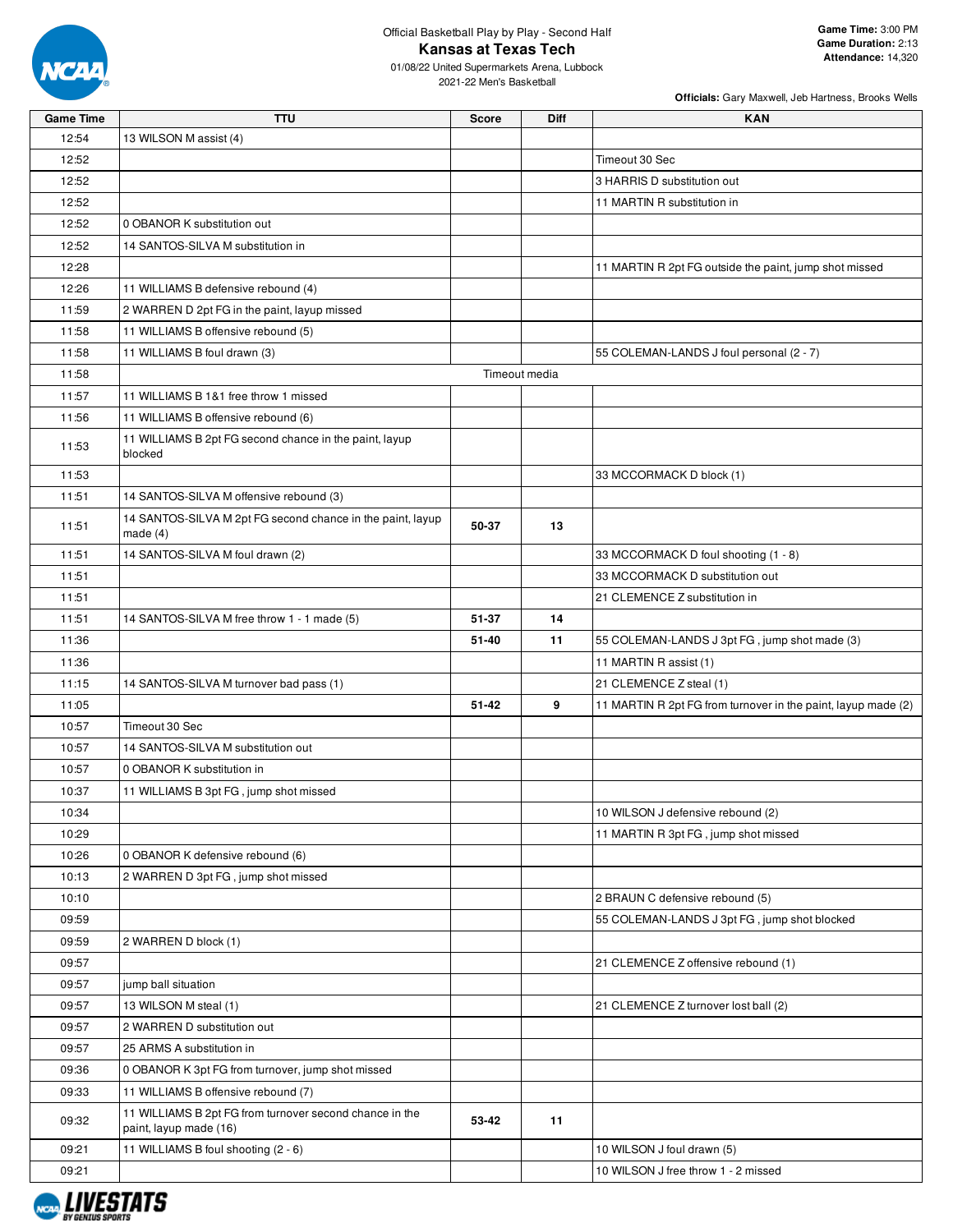

| <b>Game Time</b> | <b>TTU</b>                                                               | <b>Score</b> | <b>Diff</b>    | <b>KAN</b>                                            |
|------------------|--------------------------------------------------------------------------|--------------|----------------|-------------------------------------------------------|
| 09:21            |                                                                          |              |                | offensive dead ball rebound (2)                       |
| 09:21            | 3 NADOLNY C substitution out                                             |              |                |                                                       |
| 09:21            | 11 WILLIAMS B substitution out                                           |              |                |                                                       |
| 09:21            | 2 WARREN D substitution in                                               |              |                |                                                       |
| 09:21            | 4 BATCHO D substitution in                                               |              |                |                                                       |
| 09:21            |                                                                          |              |                | 2 BRAUN C substitution out                            |
| 09:21            |                                                                          |              |                | 30 AGBAJI O substitution in                           |
| 09:21            |                                                                          | 53-43        | 10             | 10 WILSON J free throw 2 - 2 made (17)                |
| 09:02            | 4 BATCHO D foul personal (1 - 7)                                         |              |                | 55 COLEMAN-LANDS J foul drawn (2)                     |
| 09:02            | 4 BATCHO D substitution out                                              |              |                |                                                       |
| 09:02            | 11 WILLIAMS B substitution in                                            |              |                |                                                       |
| 09:02            |                                                                          | 53-44        | 9              | 55 COLEMAN-LANDS J 1&1 free throw 1 made (4)          |
| 09:02            | 13 WILSON M substitution out                                             |              |                |                                                       |
| 09:02            | 3 NADOLNY C substitution in                                              |              |                |                                                       |
| 09:02            |                                                                          | 53-45        | 8              | 55 COLEMAN-LANDS J 1&1 free throw 2 made (5)          |
| 08:34            | 3 NADOLNY C turnover travel (1)                                          |              |                |                                                       |
| 08:19            |                                                                          | 53-48        | 5              | 30 AGBAJI O 3pt FG from turnover, jump shot made (16) |
| 08:19            |                                                                          |              |                | 55 COLEMAN-LANDS J assist (1)                         |
| 07:50            | 2 WARREN D 2pt FG in the paint, layup made (4)                           | 55-48        | $\overline{7}$ |                                                       |
| 07:50            | 0 OBANOR K assist (1)                                                    |              |                |                                                       |
| 07:50            | 2 WARREN D foul drawn (5)                                                |              |                | 21 CLEMENCE Z foul shooting (1 - 9)                   |
| 07:50            |                                                                          |              | Timeout media  |                                                       |
| 07:50            | 0 OBANOR K substitution out                                              |              |                |                                                       |
| 07:50            | 14 SANTOS-SILVA M substitution in                                        |              |                |                                                       |
| 07:50            |                                                                          | 56-48        | 8              |                                                       |
| 07:50            | 2 WARREN D free throw 1 - 1 made (5)                                     |              |                | 21 CLEMENCE Z substitution out                        |
| 07:50            |                                                                          |              |                | 44 LIGHTFOOT M substitution in                        |
| 07:36            |                                                                          | 56-51        | 5              | 10 WILSON J 3pt FG, jump shot made (20)               |
|                  |                                                                          |              |                |                                                       |
| 07:36            |                                                                          |              |                | 44 LIGHTFOOT M assist (1)                             |
| 07:10            | 2 WARREN D 3pt FG, jump shot missed                                      |              |                |                                                       |
| 07:07            |                                                                          |              |                | 11 MARTIN R defensive rebound (1)                     |
| 06:41            | 2 WARREN D steal (1)                                                     |              |                | 11 MARTIN R turnover lost ball (2)                    |
| 06:22            | 11 WILLIAMS B 2pt FG from turnover in the paint, dunk, made<br>(18)      | 58-51        | $\overline{7}$ |                                                       |
| 06:22            | 14 SANTOS-SILVA M assist (2)                                             |              |                |                                                       |
| 06:08            |                                                                          |              |                | 55 COLEMAN-LANDS J 3pt FG, jump shot missed           |
| 06:04            | 14 SANTOS-SILVA M defensive rebound (4)                                  |              |                |                                                       |
| 05:35            | 3 NADOLNY C 3pt FG, jump shot missed                                     |              |                |                                                       |
| 05:32            | 11 WILLIAMS B offensive rebound (8)                                      |              |                |                                                       |
| 05:21            | 14 SANTOS-SILVA M 2pt FG second chance in the paint, layup<br>made $(7)$ | 60-51        | 9              |                                                       |
| 05:21            | 2 WARREN D assist (2)                                                    |              |                |                                                       |
| 05:04            | 2 WARREN D foul personal (3 - 8)                                         |              |                | 30 AGBAJI O foul drawn (3)                            |
| 05:04            |                                                                          |              |                | 10 WILSON J substitution out                          |
| 05:04            |                                                                          |              |                | 11 MARTIN R substitution out                          |
| 05:04            |                                                                          |              |                | 2 BRAUN C substitution in                             |
| 05:04            |                                                                          |              |                | 3 HARRIS D substitution in                            |
| 05:04            | 11 WILLIAMS B substitution out                                           |              |                |                                                       |
| 05:04            | 0 OBANOR K substitution in                                               |              |                |                                                       |
| 05:04            | 3 NADOLNY C substitution out                                             |              |                |                                                       |
|                  |                                                                          |              |                |                                                       |

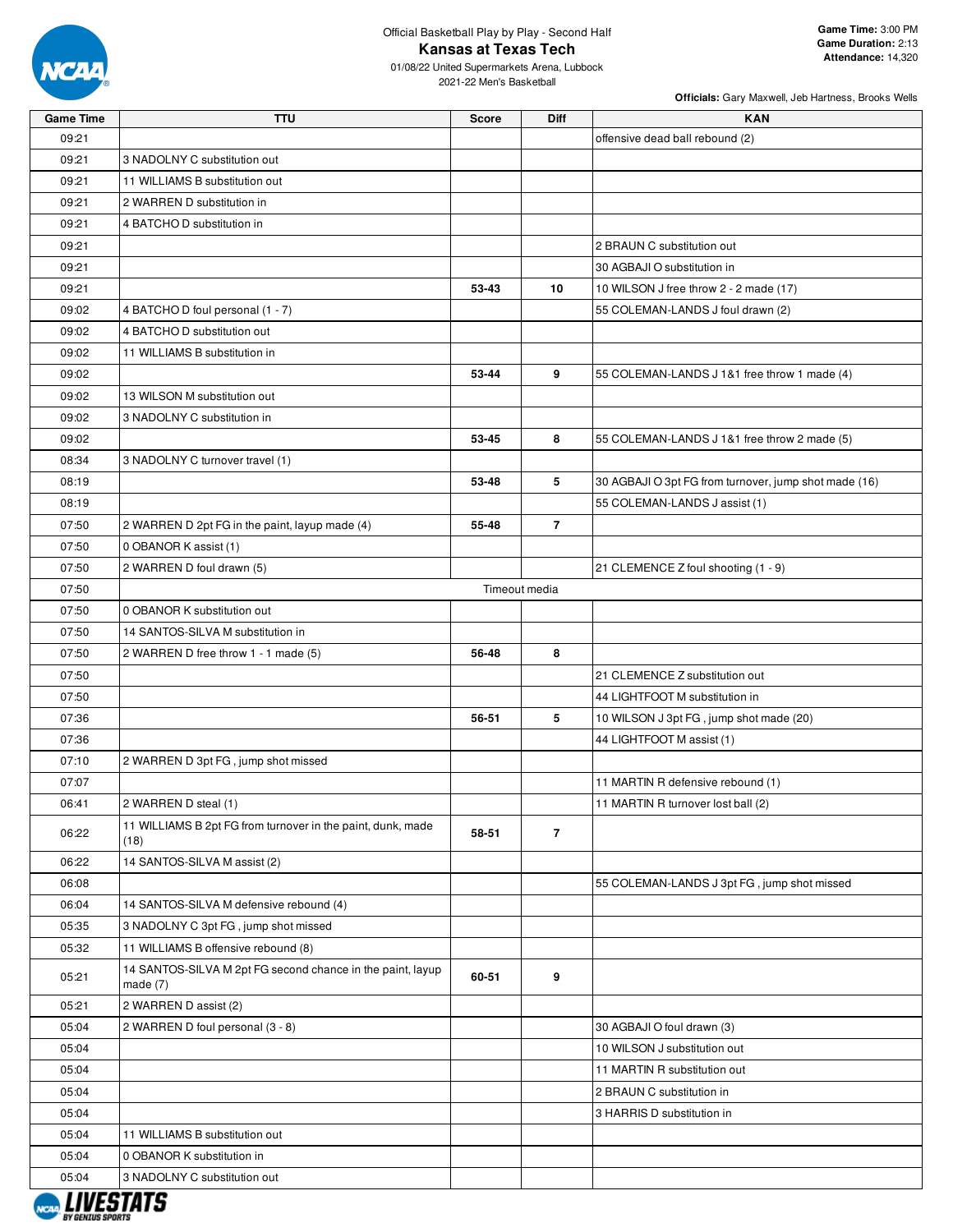

01/08/22 United Supermarkets Arena, Lubbock 2021-22 Men's Basketball

| <b>Game Time</b> | <b>TTU</b>                                         | <b>Score</b> | <b>Diff</b>             | <b>KAN</b>                                                    |
|------------------|----------------------------------------------------|--------------|-------------------------|---------------------------------------------------------------|
| 05:04            | 13 WILSON M substitution in                        |              |                         |                                                               |
| 05:04            |                                                    | 60-52        | 8                       | 30 AGBAJI O 1&1 free throw 1 made (17)                        |
| 05:04            |                                                    | 60-53        | $\overline{7}$          | 30 AGBAJI O 1&1 free throw 2 made (18)                        |
| 04:54            | 14 SANTOS-SILVA M substitution out                 |              |                         |                                                               |
| 04:54            | 11 WILLIAMS B substitution in                      |              |                         |                                                               |
| 04:37            | 2 WARREN D foul drawn (6)                          |              |                         | 2 BRAUN C foul shooting (3 - 10)                              |
| 04:37            | 2 WARREN D free throw 1 - 2 made (6)               | 61-53        | 8                       |                                                               |
| 04:37            | 0 OBANOR K substitution out                        |              |                         |                                                               |
| 04:37            | 4 BATCHO D substitution in                         |              |                         |                                                               |
| 04:37            |                                                    |              |                         | 44 LIGHTFOOT M substitution out                               |
| 04:37            |                                                    |              |                         | 33 MCCORMACK D substitution in                                |
| 04:37            | 2 WARREN D free throw 2 - 2 made (7)               | 62-53        | 9                       |                                                               |
| 04:37            | 25 ARMS A substitution out                         |              |                         |                                                               |
| 04:37            | 3 NADOLNY C substitution in                        |              |                         |                                                               |
| 04:32            |                                                    | 62-56        | 6                       | 30 AGBAJI O 3pt FG, jump shot made (21)                       |
| 04:32            |                                                    |              |                         | 2 BRAUN C assist (2)                                          |
| 04:09            | 13 WILSON M 3pt FG, jump shot made (5)             | 65-56        | 9                       |                                                               |
| 04:09            | 11 WILLIAMS B assist (3)                           |              |                         |                                                               |
| 04:08            | Timeout 30 Sec                                     |              |                         |                                                               |
| 04:08            |                                                    |              |                         | 33 MCCORMACK D substitution out                               |
| 04:08            |                                                    |              |                         | 10 WILSON J substitution in                                   |
| 04:08            | 4 BATCHO D substitution out                        |              |                         |                                                               |
| 04:08            | 14 SANTOS-SILVA M substitution in                  |              |                         |                                                               |
| 03:56            |                                                    | 65-58        | $\overline{7}$          | 3 HARRIS D 2pt FG in the paint, layup made (2)                |
| 03:42            | 2 WARREN D turnover lost ball (1)                  |              |                         | 2 BRAUN C steal (1)                                           |
|                  |                                                    |              |                         | 2 BRAUN C 2pt FG fast break from turnover in the paint, dunk, |
| 03:37            |                                                    | 65-60        | 5                       | made $(6)$                                                    |
| 03:18            | 11 WILLIAMS B 2pt FG in the paint, layup made (20) | 67-60        | $\overline{7}$          |                                                               |
| 03:08            | 13 WILSON M foul shooting (2 - 9)                  |              |                         | 2 BRAUN C foul drawn (2)                                      |
| 03:08            |                                                    | 67-61        | 6                       | 2 BRAUN C free throw 1 - 2 made (7)                           |
| 03:08            | 14 SANTOS-SILVA M substitution out                 |              |                         |                                                               |
| 03:08            | 25 ARMS A substitution in                          |              |                         |                                                               |
| 03:08            |                                                    | 67-62        | 5                       | 2 BRAUN C free throw 2 - 2 made (8)                           |
| 02:46            | 3 NADOLNY C 2pt FG in the paint, layup made (15)   | 69-62        | $\overline{\mathbf{r}}$ |                                                               |
| 02:46            | 13 WILSON M assist (5)                             |              |                         |                                                               |
| 02:25            |                                                    | 69-64        | 5                       | 2 BRAUN C 2pt FG in the paint, jump shot made (10)            |
| 01:55            | 13 WILSON M turnover lost ball (2)                 |              |                         | 10 WILSON J steal (2)                                         |
| 01:50            |                                                    |              |                         | 30 AGBAJI O 2pt FG from turnover in the paint, layup missed   |
| 01:45            | 13 WILSON M defensive rebound (4)                  |              |                         |                                                               |
| 01:40            | 3 NADOLNY C foul drawn (6)                         |              |                         | 55 COLEMAN-LANDS J foul personal (3 - 11)                     |
| 01:40            | 3 NADOLNY C free throw 1 - 2 made (16)             | 70-64        | 6                       |                                                               |
| 01:40            | 3 NADOLNY C free throw 2 - 2 made (17)             | 71-64        | $\overline{7}$          |                                                               |
| 01:40            | 13 WILSON M substitution out                       |              |                         |                                                               |
| 01:40            | 14 SANTOS-SILVA M substitution in                  |              |                         |                                                               |
| 01:34            |                                                    |              |                         | 2 BRAUN C 2pt FG in the paint, layup blocked                  |
| 01:34            | 14 SANTOS-SILVA M block (2)                        |              |                         |                                                               |
| 01:30            | 25 ARMS A defensive rebound (2)                    |              |                         |                                                               |
| 01:22            | 3 NADOLNY C 2pt FG in the paint, layup blocked     |              |                         |                                                               |
| 01:22            |                                                    |              |                         | 10 WILSON J block (1)                                         |

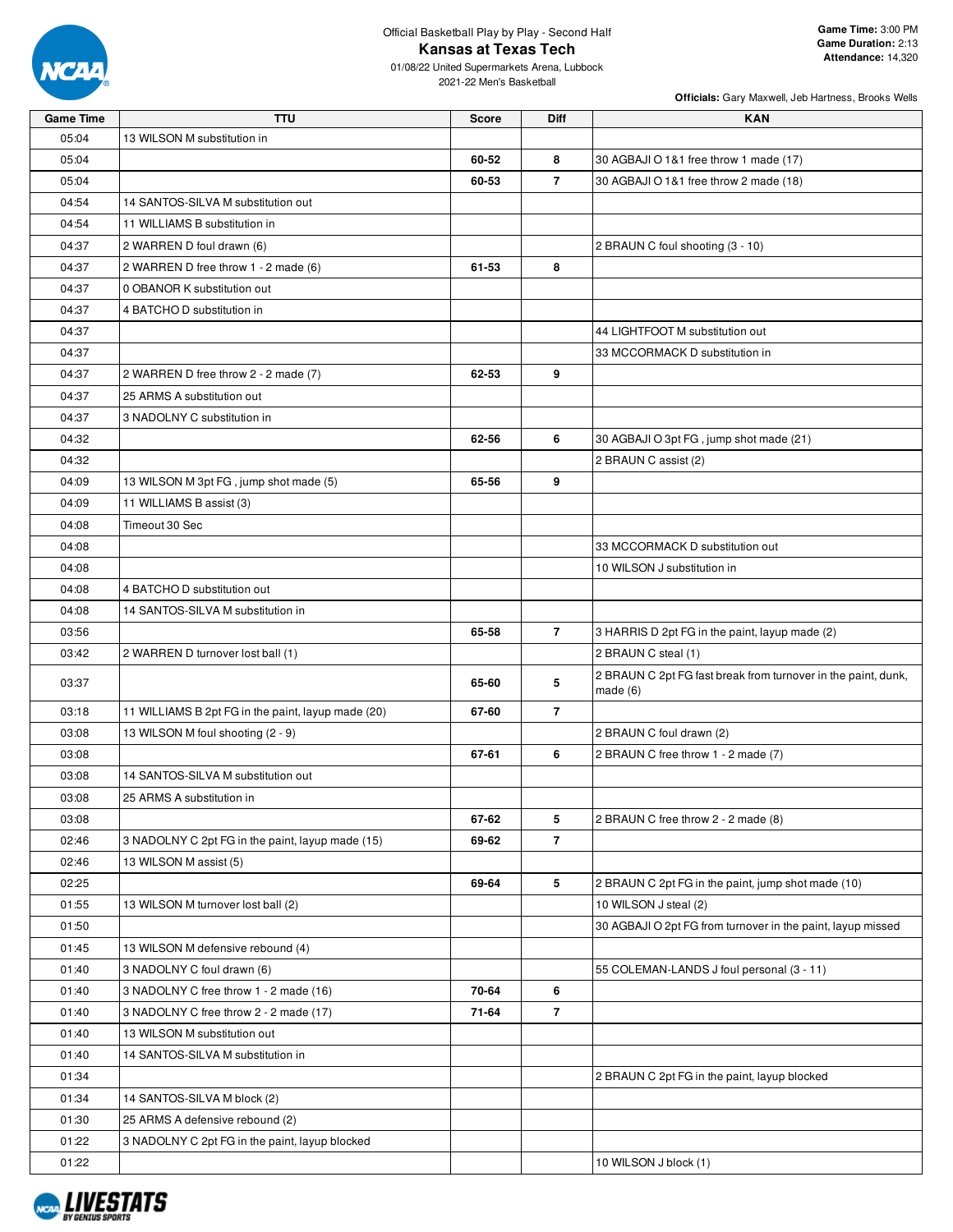

**Game Time:** 3:00 PM **Game Duration:** 2:13 **Attendance:** 14,320

01/08/22 United Supermarkets Arena, Lubbock 2021-22 Men's Basketball

| <b>Game Time</b> | <b>TTU</b>                                             | <b>Score</b>         | <b>Diff</b>    | <b>KAN</b>                                                               |
|------------------|--------------------------------------------------------|----------------------|----------------|--------------------------------------------------------------------------|
| 01:22            | offensive dead ball rebound (4)                        |                      |                |                                                                          |
| 01:22            | jump ball situation                                    |                      |                |                                                                          |
| 01:22            | 3 NADOLNY C turnover lost ball (2)                     |                      |                | 10 WILSON J steal (3)                                                    |
| 01:16            |                                                        |                      |                | 55 COLEMAN-LANDS J 3pt FG from turnover, jump shot missed                |
| 01:13            |                                                        |                      |                | 2 BRAUN C offensive rebound (6)                                          |
| 01:12            |                                                        | 71-67                | 4              | 30 AGBAJI O 3pt FG from turnover second chance, jump shot<br>made $(24)$ |
| 01:12            |                                                        |                      |                | 2 BRAUN C assist (3)                                                     |
| 01:00            | 14 SANTOS-SILVA M substitution out                     |                      |                |                                                                          |
| 01:00            | 0 OBANOR K substitution in                             |                      |                |                                                                          |
| 00:44            | 3 NADOLNY C 2pt FG outside the paint, jump shot missed |                      |                |                                                                          |
| 00:42            | 0 OBANOR K offensive rebound (7)                       |                      |                |                                                                          |
| 00:42            | jump ball situation                                    |                      |                |                                                                          |
| 00:41            | 11 WILLIAMS B foul drawn (4)                           |                      |                | 55 COLEMAN-LANDS J foul personal (4 - 12)                                |
| 00:41            | 11 WILLIAMS B free throw 1 - 2 made (21)               | 72-67                | 5              |                                                                          |
| 00:41            | 0 OBANOR K substitution out                            |                      |                |                                                                          |
| 00:41            | 14 SANTOS-SILVA M substitution in                      |                      |                |                                                                          |
| 00:41            | 11 WILLIAMS B free throw 2 - 2 made (22)               | 73-67                | 6              |                                                                          |
| 00:26            | 2 WARREN D steal (2)                                   |                      |                | 10 WILSON J turnover lost ball (4)                                       |
| 00:20            | 25 ARMS A foul drawn (3)                               |                      |                | 10 WILSON J foul personal (1 - 13)                                       |
| 00:20            | 25 ARMS A free throw 1 - 2 made (7)                    | 74-67                | $\overline{7}$ |                                                                          |
| 00:20            | 25 ARMS A free throw 2 - 2 made (8)                    | 75-67                | 8              |                                                                          |
| 00:20            | Timeout 60 Sec                                         |                      |                |                                                                          |
| 00:09            |                                                        |                      |                | 55 COLEMAN-LANDS J 3pt FG, jump shot missed                              |
| 00:06            | 2 WARREN D defensive rebound (2)                       |                      |                |                                                                          |
|                  |                                                        | <b>END OF GAME</b>   |                |                                                                          |
|                  |                                                        | <b>TTU 75-67 KAN</b> |                |                                                                          |

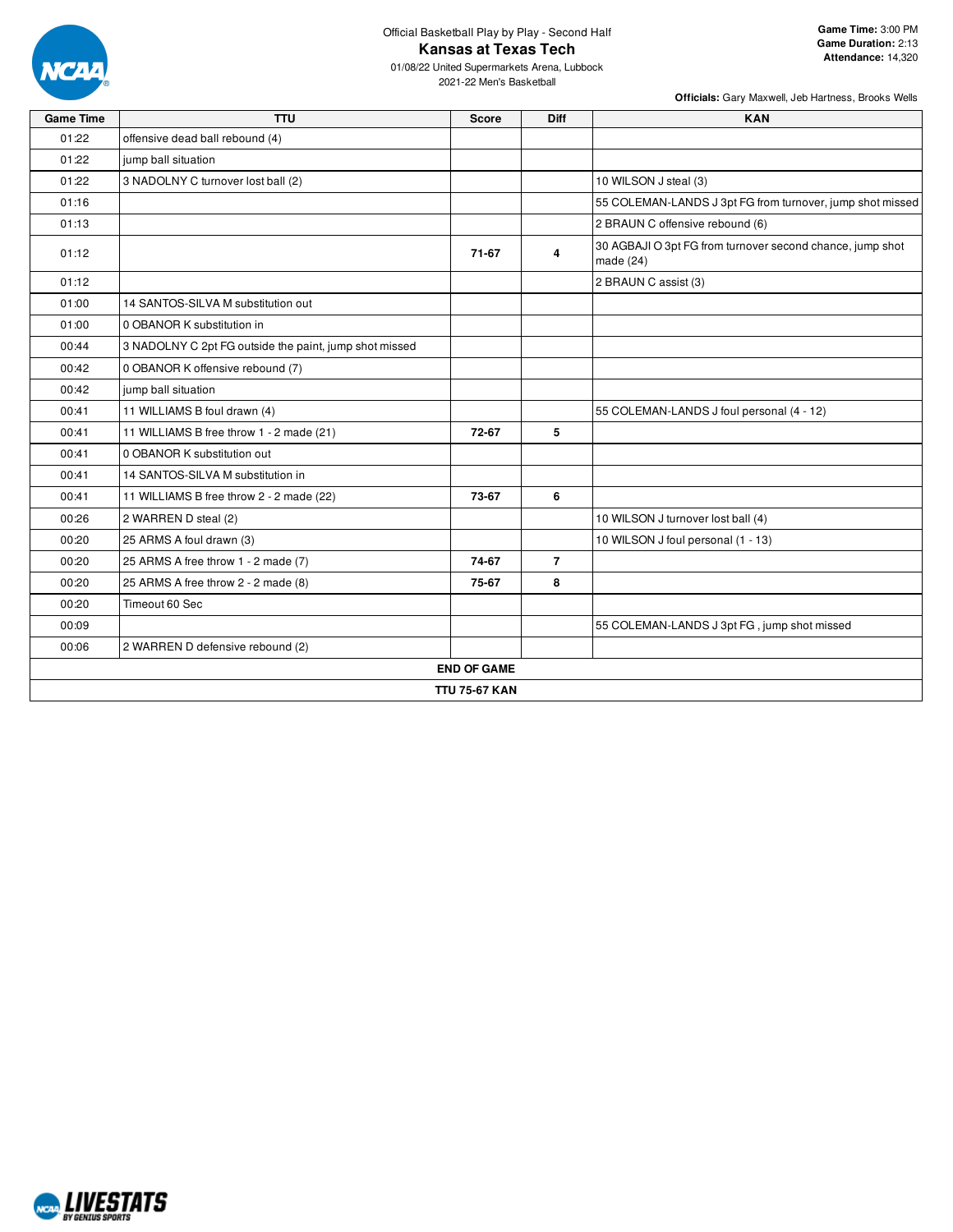

# Official Basketball Box Score - Second Half **Kansas at Texas Tech**

01/08/22 United Supermarkets Arena, Lubbock 2021-22 Men's Basketball

**Officials:** Gary Maxwell, Jeb Hartness, Brooks Wells

|               |                     |             | FG        | 3P       | <b>FT</b> |              | <b>Rebounds</b> |                | <b>Fouls</b> |                | <b>TP</b> |          | <b>AS TO</b> | <b>IST</b> |              | <b>Blocks</b> | $+/-$    |
|---------------|---------------------|-------------|-----------|----------|-----------|--------------|-----------------|----------------|--------------|----------------|-----------|----------|--------------|------------|--------------|---------------|----------|
|               | NO. Name            | Min         | M-A       | M-A      | M-A       | OR.          | <b>DR</b>       | <b>TOT</b>     | <b>PF</b>    | <b>FD</b>      |           |          |              |            | <b>BS</b>    | <b>BA</b>     |          |
| 10            | Jalen Wilson        | FI<br>18:13 | $2 - 2$   | $2 - 2$  | $1-2$     | 0            |                 |                |              |                |           | 0        | 3            | 3          |              | 0             | 2        |
| 44            | Mitch Lightfoot     | 06:41<br>FI | $0 - 0$   | $0 - 0$  | $0 - 0$   | 0            | $\Omega$        | 0              |              |                | $\Omega$  |          | 0            | $\Omega$   | $\Omega$     | 0             | 0        |
| 2             | Christian Braun     | 15:43<br>G  | $3-5$     | $0 - 1$  | $2 - 2$   |              | 3               | 4              | 2            |                | 8         | 3        | 0            |            | 0            |               | $-2$     |
| 3             | Dajuan Harris<br>G  | 12:12       | $1 - 1$   | $0 - 0$  | $0 - 0$   | 0            | $\Omega$        | 0              |              | 0              | 2         | $\Omega$ | $\Omega$     | $\Omega$   | $\Omega$     | $\Omega$      | $-2$     |
| 30            | Ochai Agbaji<br>G   | 16:16       | $4 - 7$   | $4-6$    | $4 - 4$   | 0            | $\Omega$        | 0              | 3            | 3              | 16        |          |              | 0          | 0            | 4             | 3        |
| 33            | David McCormack     | 05:10       | 1-1       | $0 - 0$  | $0 - 0$   | $\Omega$     | $\overline{2}$  | $\overline{c}$ |              | $\overline{c}$ | 2         | $\Omega$ |              | $\Omega$   |              | $\mathbf{0}$  | -6       |
| 55            | Jalen Coleman-Lands | 13:56       | $1-5$     | $1-5$    | $2 - 2$   | $\Omega$     | $\Omega$        | 0              | 3            |                | 5         |          | 0            | 0          | $\mathbf{0}$ | 4             | $-2$     |
| 11            | <b>Remy Martin</b>  | 07:48       | $1-3$     | $0 - 1$  | $0 - 0$   | 0            |                 |                | $\Omega$     | $\Omega$       | 2         |          |              | $\Omega$   | $\Omega$     | $\mathbf{0}$  | 2        |
| 21            | Zach Clemence       | 04:01       | $0-0$     | $0-0$    | $0-0$     |              | $\Omega$        |                |              | 0              | 0         | 0        |              |            | 0            | 0             | 5        |
| Team          |                     |             |           |          |           | $\Omega$     | $\Omega$        | 0              |              |                | $\Omega$  |          | $\Omega$     |            |              |               |          |
| <b>Totals</b> |                     |             | $13 - 24$ | $7 - 15$ | $9 - 10$  | $\mathbf{2}$ |                 | 9              | 13           | 9              | 42        |          | 7            | 5          | 2            | 3             | $\Omega$ |

|               | <b>Shooting By Period</b> |       |
|---------------|---------------------------|-------|
| ond FG%       | 13-24                     | 54.2% |
| 3PT%          | $7 - 15$                  | 46.7% |
| FT%           | $9 - 10$                  | 90%   |
| <b>GM FG%</b> | 13-24                     | 54.2% |
| 3PT%          | $7 - 15$                  | 46.7% |
| FT%           | $9 - 10$                  | 90.0% |

Dead Ball Rebounds: 1, 0

| Texas Tech - 42 |
|-----------------|
|-----------------|

**Technical Fouls:**:NONE

|               |                        |            | FG      | 3P      | FТ                  |           | <b>Rebounds</b> |                | <b>Fouls</b> |                | <b>TP</b> |   | AS TO ST |   |           | <b>Blocks</b> | $+/-$    |
|---------------|------------------------|------------|---------|---------|---------------------|-----------|-----------------|----------------|--------------|----------------|-----------|---|----------|---|-----------|---------------|----------|
|               | NO. Name               | Min        | M-A     | M-A     | M-A                 | <b>OR</b> |                 | DR TOT         |              | PF FD          |           |   |          |   | <b>BS</b> | <b>BA</b>     |          |
| 0             | Kevin Obanor           | F<br>07:43 | $2-3$   | $1-2$   | $0 - 0$             |           | 2               | 3              | 3            |                | 5         |   | 0        | 0 | 0         | 0             |          |
| 11            | <b>Bryson Williams</b> | F<br>17:46 | $5-8$   | $1 - 2$ | $2 - 3$             | 4         | 2               | 6              |              | $\overline{c}$ | 13        |   | $\Omega$ | 0 | 0         |               | 2        |
| 2             | Davion Warren          | G<br>19:03 | 1-4     | $0 - 2$ | 3-3                 | 0         |                 |                |              | 4              | 5         |   |          | 2 |           | 0             | -4       |
| 3             | Clarence Nadolny       | 17:42<br>G | $2-6$   | $0 - 1$ | $2-2$               | 0         | $\Omega$        | 0              |              | 2              | 6         | 0 | 2        |   | 0         |               | 4        |
| 25            | Adonis Arms            | 14:53<br>G | $0 - 0$ | $0 - 0$ | 3-4                 | $\Omega$  |                 |                |              | 2              | 3         | 2 |          | 0 | 0         | 0             | 2        |
| 14            | Marcus Santos-Silva    | 10:16      | $2 - 2$ | $0 - 0$ | 1-3                 |           |                 | $\overline{2}$ | 0            | 2              | 5         |   |          |   | 2         | $\Omega$      | $-2$     |
| 4             | Daniel Batcho          | 02:47      | $0 - 0$ | $0 - 0$ | 0-0                 | 0         |                 |                |              | 0              | 0         | 0 | 0        | 0 | 0         | 0             | $-2$     |
| 13            | Mylik Wilson           | 09:50      | $2 - 2$ | $1 - 1$ | $0 - 0$             | 0         |                 |                |              | $\mathbf 0$    | 5         | 2 |          |   | 0         | 0             | -1       |
| Team          |                        |            |         | 0       | 0                   | 0         |                 |                | 0            |                |           |   |          |   |           |               |          |
| <b>Totals</b> |                        |            |         |         | 14-25   3-8   11-15 | 6         | 9               | 15             | 9            | 13             | 42        | 8 |          | 5 | 3         | 2             | $\Omega$ |
|               |                        |            |         |         |                     |           |                 |                |              |                |           |   |          |   |           |               |          |

| <b>Shooting By Period</b> |           |       |  |  |  |  |  |  |  |  |  |  |
|---------------------------|-----------|-------|--|--|--|--|--|--|--|--|--|--|
| 2 <sup>nd</sup> FG%       | 14-25     | 56.0% |  |  |  |  |  |  |  |  |  |  |
| 3PT%                      | $3-8$     | 37.5% |  |  |  |  |  |  |  |  |  |  |
| FT%                       | $11 - 15$ | 73.3% |  |  |  |  |  |  |  |  |  |  |
| GM FG%                    | 14-25     | 56.0% |  |  |  |  |  |  |  |  |  |  |
| 3PT%                      | $3-8$     | 37.5% |  |  |  |  |  |  |  |  |  |  |
| FT%                       | $11 - 15$ | 73.3% |  |  |  |  |  |  |  |  |  |  |

Dead Ball Rebounds: 2, 0

|                                                              | <b>KAN</b> | TTU                        |                      |                |    |            |                         |     |  |  |  |
|--------------------------------------------------------------|------------|----------------------------|----------------------|----------------|----|------------|-------------------------|-----|--|--|--|
|                                                              |            |                            | <b>Points from</b>   | <b>KAN TTU</b> |    |            | <b>Period by Period</b> |     |  |  |  |
| <b>Biggest lead</b>                                          |            | $0(1st20:00) 14(2nd11:51)$ | <b>Turnovers</b>     | 12             |    |            | 1st                     | 2nd |  |  |  |
| <b>Best Scoring Run</b> $6(2^{nd} 8:19)$   $9(2^{nd} 11:51)$ |            |                            | Paint                | 12             | 22 |            |                         |     |  |  |  |
| <b>Lead Changes</b>                                          |            |                            | <b>Second Chance</b> | 3              |    | <b>KAN</b> | 25                      | 42  |  |  |  |
| <b>Times Tied</b>                                            |            |                            | <b>Fast Breaks</b>   | っ              |    | <b>TTU</b> | 33                      | 42  |  |  |  |
| Time with Lead                                               | 00:00      | 19:34                      | Bench                | 9              | 10 |            |                         |     |  |  |  |

**Technical Fouls:**:NONE

|       | <b>KAN TTU</b> |    | <b>Period by Period Scoring</b> |     |     |     |  |  |  |  |  |  |  |  |
|-------|----------------|----|---------------------------------|-----|-----|-----|--|--|--|--|--|--|--|--|
|       | 12             | 11 |                                 | 1st | 2nd | TOT |  |  |  |  |  |  |  |  |
|       | 12             | 22 |                                 |     |     |     |  |  |  |  |  |  |  |  |
| ancel | З              | 9  | <b>KAN</b>                      | 25  | 42  | 67  |  |  |  |  |  |  |  |  |
| S     | 2              | ი  | <b>TTU</b>                      |     | 42  |     |  |  |  |  |  |  |  |  |
|       |                |    |                                 | 33  |     | 75  |  |  |  |  |  |  |  |  |

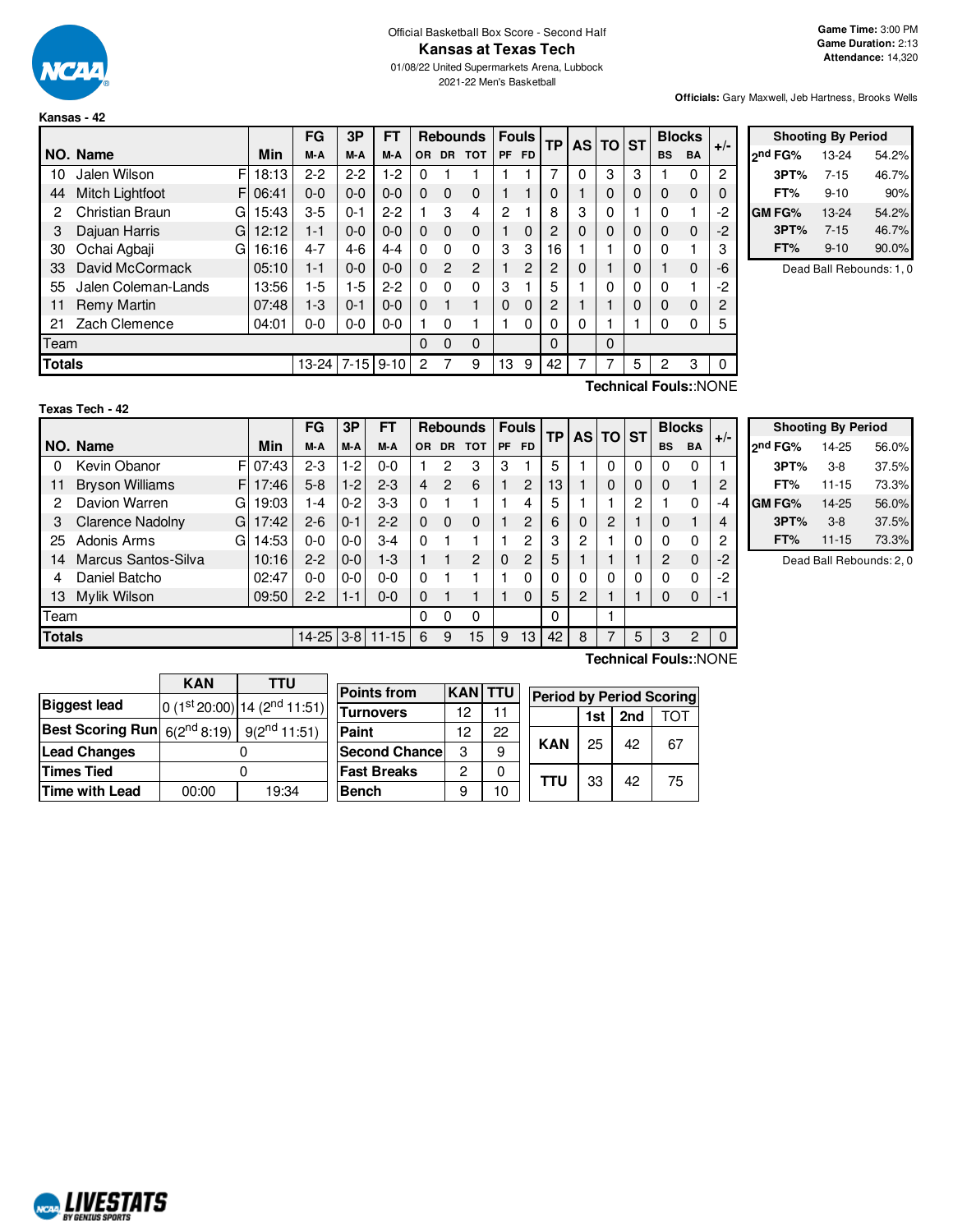

{ Players => All; } FG Types => All; Results => All;





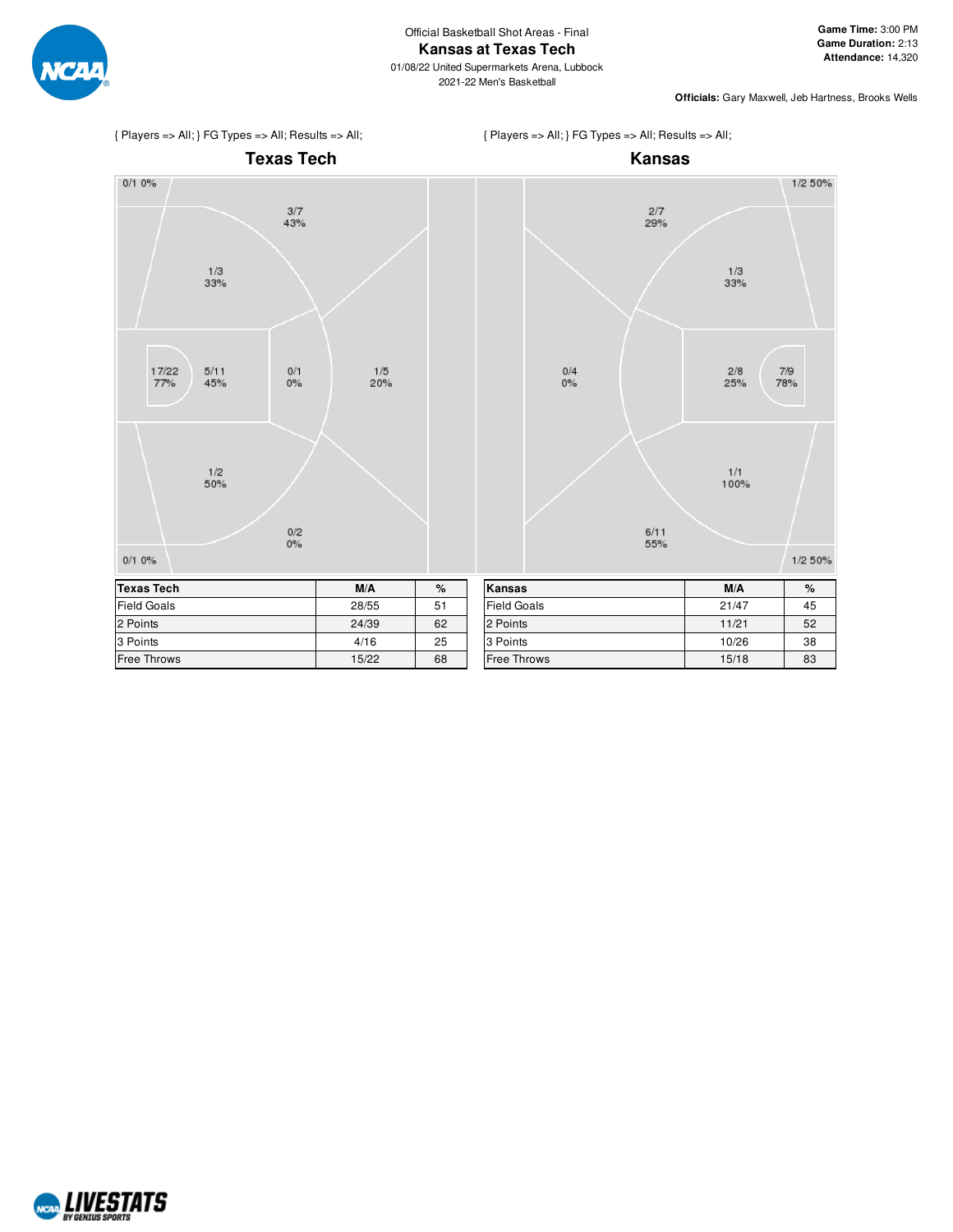

2021-22 Men's Basketball

**Officials:** Gary Maxwell, Jeb Hartness, Brooks Wells

#### **Kansas No Name Mins Score Points Diff Points per Min Assists Rebounds Steals Turnovers On Off On Off On Off On Off On Off On Off On Off On Off** 1 | Joseph Yesufu | 02:04 | 37:56 | 0 - 4 | 67 - 71 | -4 | -4 | 0.00 | 1.77 | 0 | 12 | 3 | 21 | 0 | 5 | 0 | 17 2 | Christian Braun | 33:18 | 06:42 | 56 - 64 | 11 - 11 | -8 | 0 | 1.68 | 1.64 | 10 | 2 | 20 | 4 | 5 | 0 | 16 | 1 3 | Dajuan Harris | 29:14 | 10:46 | 52 - 56 | 15 - 19 | -4 | -4 | 1.78 | 1.39 | 9 | 3 | 17 | 7 | 4 | 1 | 14 | 3 10 | Jalen Wilson | 32:09 | 07:51 | 55 - 61 | 12 - 14 | -6 | -2 | 1.71 | 1.53 | 9 | 3 | 20 | 4 | 5 | 0 | 12 | 5 11 Remy Martin | 12:25 | 27:35 | 19 - 22 | 48 - 53 | -3 | -5 | 1.53 | 1.74 | 3 | 9 | 8 | 16 | 1 | 4 | 4 | 13 21 | Zach Clemence | 08:30 | 31:30 | 20 - 10 | 47 - 65 | 10 | -18 | 2.35 | 1.49 | 5 | 7 | 6 | 18 | 1 | 4 | 3 | 14 24 | KJ Adams, Jr. | 03:23 | 36:37 | 2 - 8 | 65 - 67 | -6 | -2 | 0.59 | 1.78 | 0 | 12 | 4 | 20 | 0 | 5 | 1 | 16 30 | Ochai Agbaji | 34:58 | 05:02 | 60 - 64 | 7 - 11 | -4 | -4 | 1.72 | 1.39 | 11 | 1 | 20 | 4 | 4 | 1 | 15 | 2 33 David McCormack 13:42 26:18 20 - 32 47 - 43 - 12 4 1.46 1.79 4 8 10 14 0 5 6 11 44 | Mitch Lightfoot | 10:17 | 29:43 | 14 - 15 | 53 - 60 | -1 | -7 | 1.36 | 1.78 | 2 | 10 | 3 | 21 | 1 | 4 | 6 | 11 55 Jalen Coleman-Lands 20:00 20:00 37 - 39 30 - 36 - 2 - 6 1.85 1.50 7 5 9 15 4 1 8 9

#### **Texas Tech**

| <b>No</b>      | Name                   |       | <b>Mins</b> | <b>Score</b> |           |    | <b>Points Diff</b> |      | Points per Min |                | <b>Assists</b> | <b>Rebounds</b> |     | <b>Steals</b> |          |    | <b>Turnovers</b> |
|----------------|------------------------|-------|-------------|--------------|-----------|----|--------------------|------|----------------|----------------|----------------|-----------------|-----|---------------|----------|----|------------------|
|                |                        | On    | Off         | <b>On</b>    | Off       | On | Off                | On   | Off            | On             | Off            | On              | Off | On            | Off      | On | Off              |
| $\Omega$       | Kevin Obanor           | 22:53 | 17:07       | 45 - 35      | $30 - 32$ | 10 | $-2$               | 1.97 | .75            | 13             |                | 18              | 15  | 6             |          |    |                  |
| 2              | Davion Warren          | 30:34 | 09:26       | $59 - 60$    | $16 - 7$  | -1 | 9                  | 1.93 | 1.70           | 14             |                | 21              | 12  | 10            | $\Omega$ |    |                  |
| 3              | Clarence Nadolny       | 34:33 | 05:27       | 64 - 53      | $11 - 14$ |    | -3                 | 1.85 | 2.02           | 15             |                | 32              |     | 9             |          |    |                  |
| $\overline{4}$ | Daniel Batcho          | 05:58 | 34:02       | 11 - 12      | $64 - 55$ | -1 | 9                  | 1.84 | .88            | $\overline{2}$ | 16             |                 | 29  |               | 9        |    | 10               |
|                | <b>Bryson Williams</b> | 30:04 | 09:56       | $57 - 51$    | $18 - 16$ | 6  | 2                  | 1.90 | 1.81           | 14             |                | 23              | 10  | 6             |          | 10 | $\overline{2}$   |
| 13             | Mvlik Wilson           | 23:19 | 16:41       | 48 - 39      | $27 - 28$ | 9  | ÷,                 | 2.06 | 1.62           | 10             | 8              | 22              | 11  | 5             | 5        | հ  | 6                |
| 14             | Marcus Santos-Silva    | 19:37 | 20:23       | $33 - 33$    | $42 - 34$ |    | 8                  | 1.68 | 2.06           | $\sim$         | 12             | 20              | 13  |               | C        |    | 6                |
| 25             | Adonis Arms            | 33:02 | 06:58       | $58 - 52$    | $17 - 15$ | 6  | $\overline{2}$     | 1.76 | 2.44           | 16             |                | 25              | 8   | 6             | 4        |    | 3                |

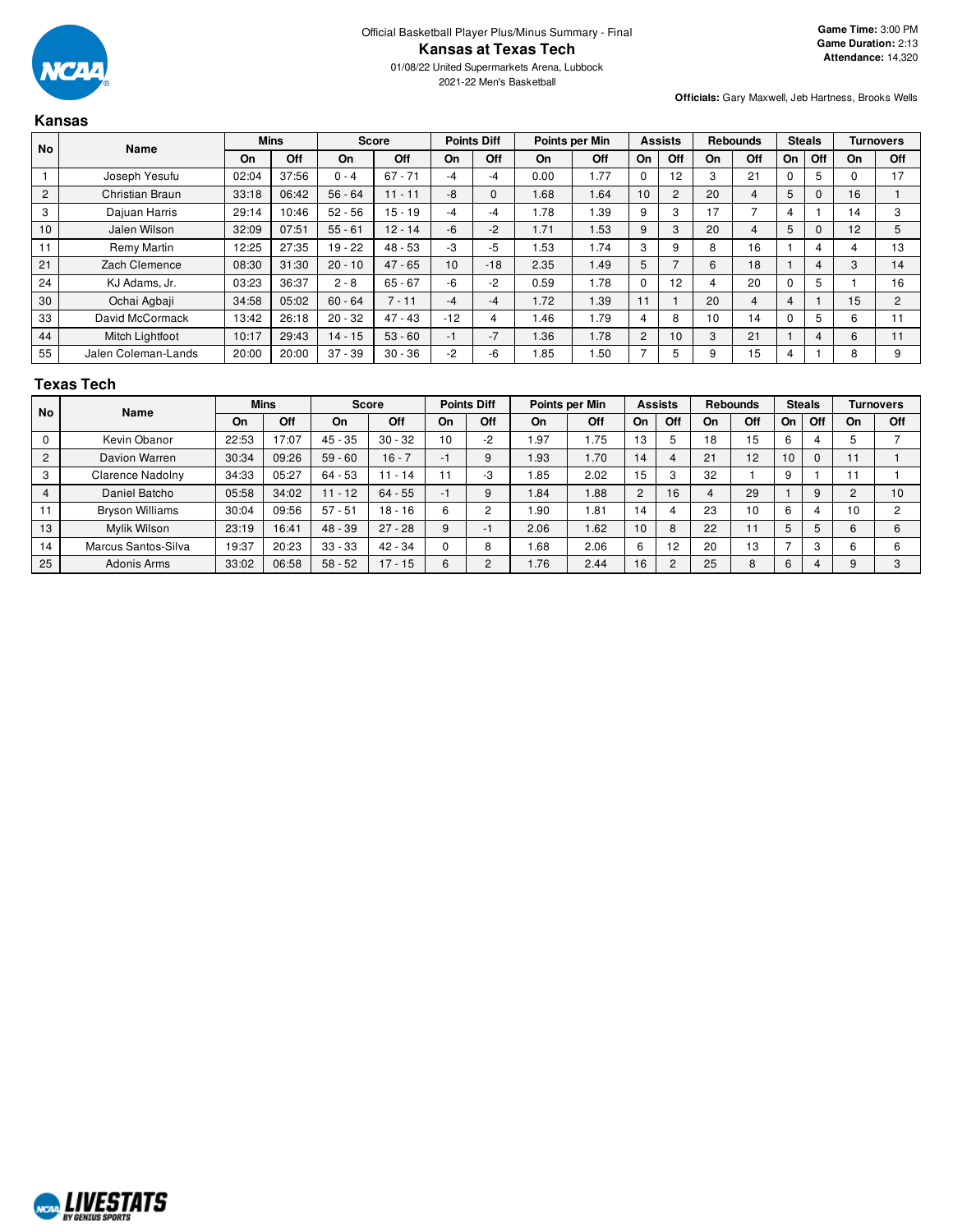

01/08/22 United Supermarkets Arena, Lubbock 2021-22 Men's Basketball

**Officials:** Gary Maxwell, Jeb Hartness, Brooks Wells

## Players => AllFG Types=>AllResults=>All **Kansas**



**Blow Up Chart**



| Kansas             | M/A   | %  | Kansas                   | M/A      | $\%$ |
|--------------------|-------|----|--------------------------|----------|------|
| Field Goals        | 21/47 | 45 | Points in the Paint      | 18(9/17) | 53   |
| 2 Points           | 11/21 | 52 | <b>Fast Break Points</b> | 7 (4/4)  | 100  |
| 3 Points           | 10/26 | 38 | Second Chance Points     | 5(2/4)   | 50   |
| <b>Free Throws</b> | 15/18 | 83 | <b>Effective FG%</b>     | 55       |      |

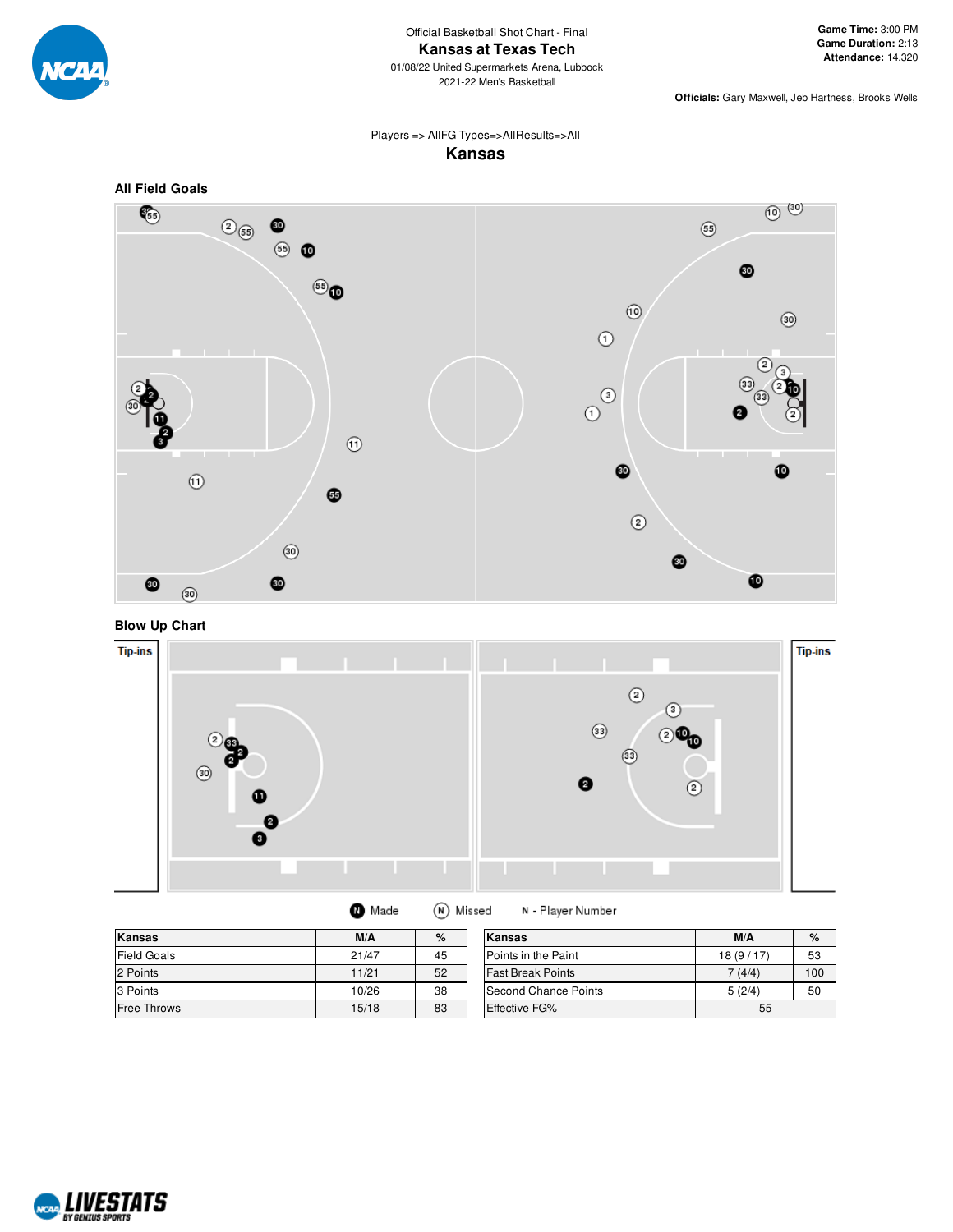

Official Basketball Shot Chart - Final **Kansas at Texas Tech**

01/08/22 United Supermarkets Arena, Lubbock 2021-22 Men's Basketball

**Officials:** Gary Maxwell, Jeb Hartness, Brooks Wells

# Players => AllFG Types=>AllResults=>All **Texas Tech**





# **Blow Up Chart**



| <b>Texas Tech</b>  | M/A   | %  | Texas Tech               | M/A          | $\%$ |
|--------------------|-------|----|--------------------------|--------------|------|
| <b>Field Goals</b> | 28/55 | 51 | Points in the Paint      | 44 (22 / 33) | 67   |
| 2 Points           | 24/39 | 62 | <b>Fast Break Points</b> | 0(0/0)       |      |
| 3 Points           | 4/16  | 25 | Second Chance Points     | 15(9/15)     | 60   |
| Free Throws        | 15/22 | 68 | Effective FG%            | 55           |      |

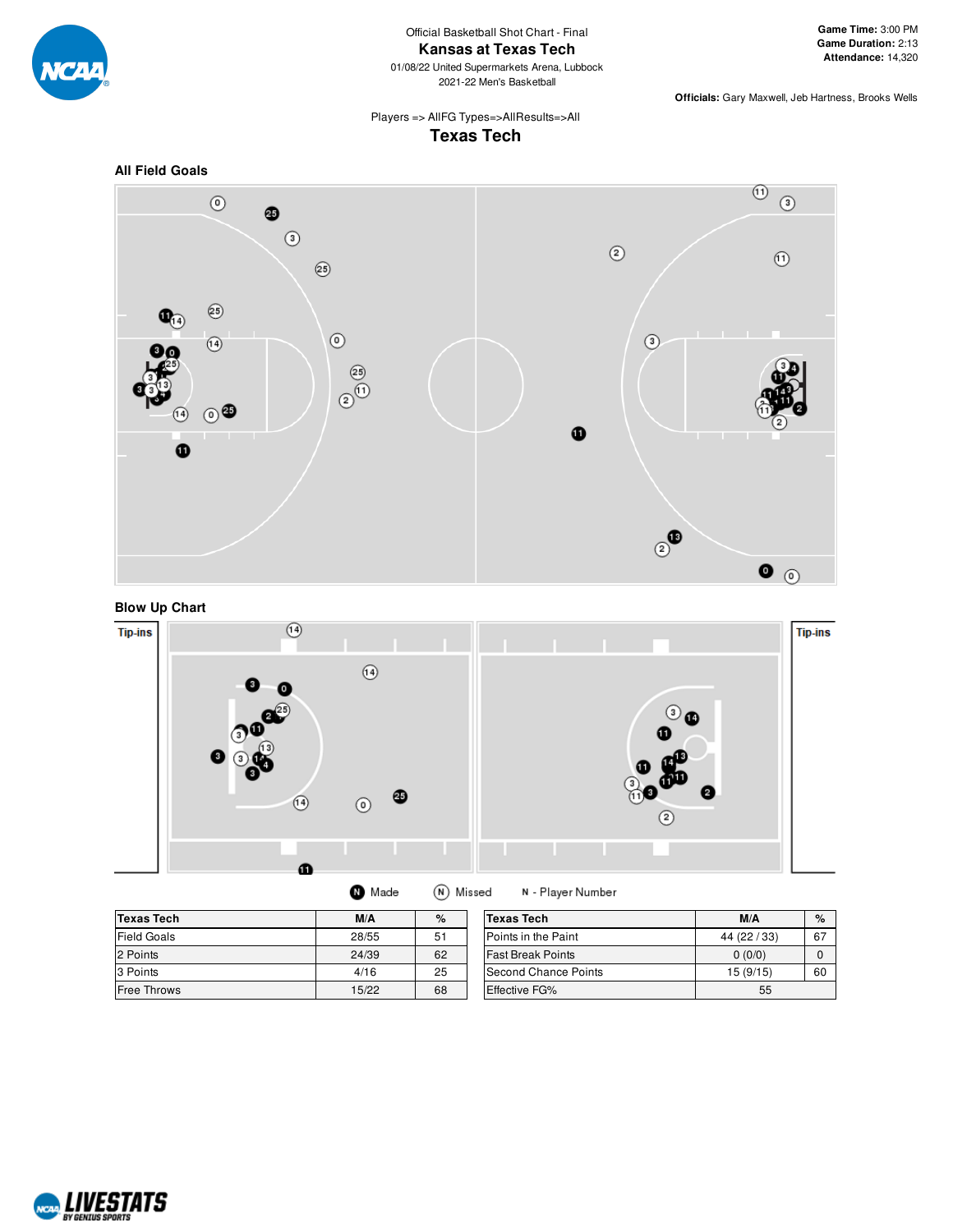

2021-22 Men's Basketball

**Kansas**

| Lineup                                                                             | Quarter<br>On         | Time<br>On. | Quarter<br>Off | Time<br>Off | Time on<br>Court | <b>Score</b> | <b>Score</b><br><b>Diff</b> | <b>Reb</b> StIITovIAss |              |                |                | <b>PPP</b> |
|------------------------------------------------------------------------------------|-----------------------|-------------|----------------|-------------|------------------|--------------|-----------------------------|------------------------|--------------|----------------|----------------|------------|
| 2- Braun C/3- Harris D/10- Wilson J/30- Agbaji O/44- Lightfoot M/                  | $\mathbf{1}$          | 20:00       | $\mathbf{1}$   | 16:24       | 03:36            | $5-6$        | $-1$                        | $\mathbf{1}$           | $\mathbf 0$  | 3              | $\mathbf{1}$   | 0.8503     |
| 2- Braun C/3- Harris D/10- Wilson J/30- Agbaii O/33- McCormack D/                  | $\mathbf{1}$          | 16:24       | $\mathbf{1}$   | 14:20       | 02:04            | $5 - 4$      | $\mathbf{1}$                | $\mathbf{2}$           | $\mathbf 0$  | $\overline{c}$ | $\mathbf{1}$   | 1.2500     |
| 3- Harris D/ 10- Wilson J/ 11- Martin R/ 30- Agbaji O/ 33- McCormack D/            | $\mathbf{1}$          | 14:20       | $\mathbf{1}$   | 11:55       | 02:25            | $2 - 4$      | $-2$                        | 3                      | $\mathbf 0$  | $\mathbf 0$    | $\mathbf 0$    | 0.5155     |
| 2- Braun C/3- Harris D/11- Martin R/33- McCormack D/55- Coleman-<br>Lands J/       | $\mathbf{1}$          | 11:55       | $\mathbf{1}$   | 10:37       | 01:18            | $2 - 3$      | $-1$                        | $\mathbf{1}$           | $\mathbf{0}$ | 1              | $\Omega$       | 0.6667     |
| 2- Braun C/11- Martin R/30- Agbaji O/33- McCormack D/55- Coleman-<br>Lands J/      | $\mathbf{1}$          | 10:37       | $\mathbf{1}$   | 09:56       | 00:41            | $0 - 2$      | $-2$                        | $\Omega$               | $\mathbf 0$  | $\mathbf{1}$   | $\Omega$       | 0.0000     |
| 2- Braun C/11- Martin R/21- Clemence Z/30- Agbaji O/55- Coleman-<br>Lands $J/$     | $\mathbf{1}$          | 09:56       | $\mathbf{1}$   | 09:56       | 00:00            | $0 - 0$      | 0                           | $\mathbf 0$            | $\mathbf 0$  | $\mathbf 0$    | $\mathbf 0$    | 0.0000     |
| 2- Braun C/3- Harris D/21- Clemence Z/30- Agbaii O/55- Coleman-<br>Lands J/        | $\mathbf{1}$          | 09:56       | $\mathbf{1}$   | 07:55       | 02:01            | $5-0$        | 5                           | $\mathbf{1}$           | $\mathbf 0$  |                | $\overline{2}$ | 1.2500     |
| 2- Braun C/3- Harris D/10- Wilson J/21- Clemence Z/30- Agbaji O/                   | $\mathbf{1}$          | 07:55       | $\mathbf{1}$   | 05:27       | 02:28            | $4 - 4$      | $\Omega$                    | $\overline{2}$         | $\mathbf 0$  | $\mathbf{1}$   | $\mathbf{1}$   | 1.3333     |
| 2- Braun C/3- Harris D/10- Wilson J/24- Adams, Jr. K/30- Agbaji O/                 | 1                     | 05:27       | 1              | 04:21       | 01:06            | $1 - 3$      | $-2$                        | $\mathbf{1}$           | $\mathbf 0$  | 1              | $\Omega$       | 0.4098     |
| 2- Braun C/10- Wilson J/11- Martin R/24- Adams, Jr. K/30- Agbaji O/                | $\mathbf{1}$          | 04:21       | $\mathbf{1}$   | 04:08       | 00:13            | $1 - 1$      | 0                           | $\mathbf 0$            | $\mathbf 0$  | $\mathbf 0$    | $\Omega$       | 2.2727     |
| 1- Yesufu J/2- Braun C/10- Wilson J/24- Adams, Jr. K/30- Agbaji O/                 | $\mathbf{1}$          | 04:08       | $\mathbf{1}$   | 02:04       | 02:04            | $0 - 4$      | $-4$                        | 3                      | $\mathbf 0$  | $\Omega$       | $\Omega$       | 0.0000     |
| 2- Braun C/3- Harris D/30- Agbaji O/33- McCormack D/55- Coleman-<br>Lands $J/$     | $\mathbf{1}$          | 02:04       | $\overline{2}$ | 20:00       | 02:04            | $0 - 2$      | $-2$                        | $\mathbf{1}$           | $\mathbf 0$  | $\Omega$       | $\Omega$       | 0.0000     |
| 2- Braun C/3- Harris D/10- Wilson J/30- Agbaji O/44- Lightfoot M/                  | $\overline{2}$        | 20:00       | $\overline{2}$ | 16:32       | 03:28            | $4 - 4$      | $\Omega$                    | $\mathbf{1}$           | $\mathbf{1}$ | $\overline{2}$ | $\Omega$       | 0.6803     |
| 2- Braun C/3- Harris D/10- Wilson J/30- Agbaii O/33- McCormack D/                  | $\mathbf{2}^{\prime}$ | 16:32       | $\mathbf{2}$   | 13:56       | 02:36            | $8-6$        | $\mathbf{2}^{\prime}$       | $\mathbf{2}$           | $\mathbf 0$  | $\mathbf 0$    | $\overline{c}$ | 2.0000     |
| 2- Braun C/3- Harris D/30- Agbaii O/33- McCormack D/55- Coleman-<br>Lands J/       | $\mathbf{2}^{\prime}$ | 13:56       | $\overline{2}$ | 13:05       | 00:51            | $0 - 2$      | $-2$                        | $\mathbf{1}$           | $\mathbf 0$  | $\overline{2}$ | $\Omega$       | 0.0000     |
| 2- Braun C/3- Harris D/10- Wilson J/33- McCormack D/55- Coleman-<br>Lands J/       | $\overline{2}$        | 13:05       | $\overline{2}$ | 12:52       | 00:13            | $0 - 3$      | $-3$                        | $\Omega$               | $\mathbf 0$  | $\Omega$       | $\Omega$       | 0.0000     |
| 2- Braun C/10- Wilson J/11- Martin R/33- McCormack D/55- Coleman-<br>Lands $J/$    | $\overline{2}$        | 12:52       | $\overline{2}$ | 11:51       | 01:01            | $0 - 2$      | $-2$                        | $\mathbf 0$            | $\mathbf 0$  | $\mathbf 0$    | $\Omega$       | 0.0000     |
| 2- Braun C/ 10- Wilson J/ 11- Martin R/ 21- Clemence Z/ 55- Coleman-<br>Lands J/   | $\overline{2}$        | 11:51       | $\overline{2}$ | 09:21       | 02:30            | $5-3$        | $\overline{2}$              | 3                      | $\mathbf{1}$ | $\mathbf{1}$   | $\mathbf{1}$   | 1.1261     |
| 10- Wilson J/11- Martin R/21- Clemence Z/30- Agbaii O/55- Coleman-<br>Lands J/     | $\overline{2}$        | 09:21       | $\overline{2}$ | 07:50       | 01:31            | $6 - 3$      | 3                           | $\Omega$               | $\Omega$     | $\Omega$       | $\mathbf{1}$   | 2.5862     |
| 10- Wilson J/ 11- Martin R/30- Agbaii O/ 44- Lightfoot M/ 55- Coleman-<br>Lands J/ | $\overline{2}$        | 07:50       | $\overline{2}$ | 05:04       | 02:46            | $3 - 4$      | $-1$                        | $\mathbf{1}$           | $\mathbf 0$  | 1              | $\mathbf{1}$   | 1.0000     |
| 2- Braun C/3- Harris D/30- Agbaji O/44- Lightfoot M/55- Coleman-Lands<br>J/        | $\overline{2}$        | 05:04       | $\overline{2}$ | 04:37       | 00:27            | $2 - 1$      | $\mathbf{1}$                | $\Omega$               | $\mathbf 0$  | $\mathbf 0$    | $\Omega$       | 2.2727     |
| 2- Braun C/3- Harris D/30- Agbaji O/33- McCormack D/55- Coleman-<br>Lands J/       | $\overline{2}$        | 04:37       | $\overline{2}$ | 04:08       | 00:29            | $3 - 4$      | $-1$                        | $\mathbf 0$            | $\mathbf 0$  | $\mathbf 0$    | $\mathbf{1}$   | 3.0000     |
| 2- Braun C/3- Harris D/10- Wilson J/30- Agbaji O/55- Coleman-Lands J/              | $\overline{2}$        | 04:08       | $\overline{2}$ | 00:00       | 04:08            | $11 - 10$    | $\mathbf{1}$                | $\mathbf{1}$           | 3            | 1              | $\mathbf{1}$   | 1.2387     |

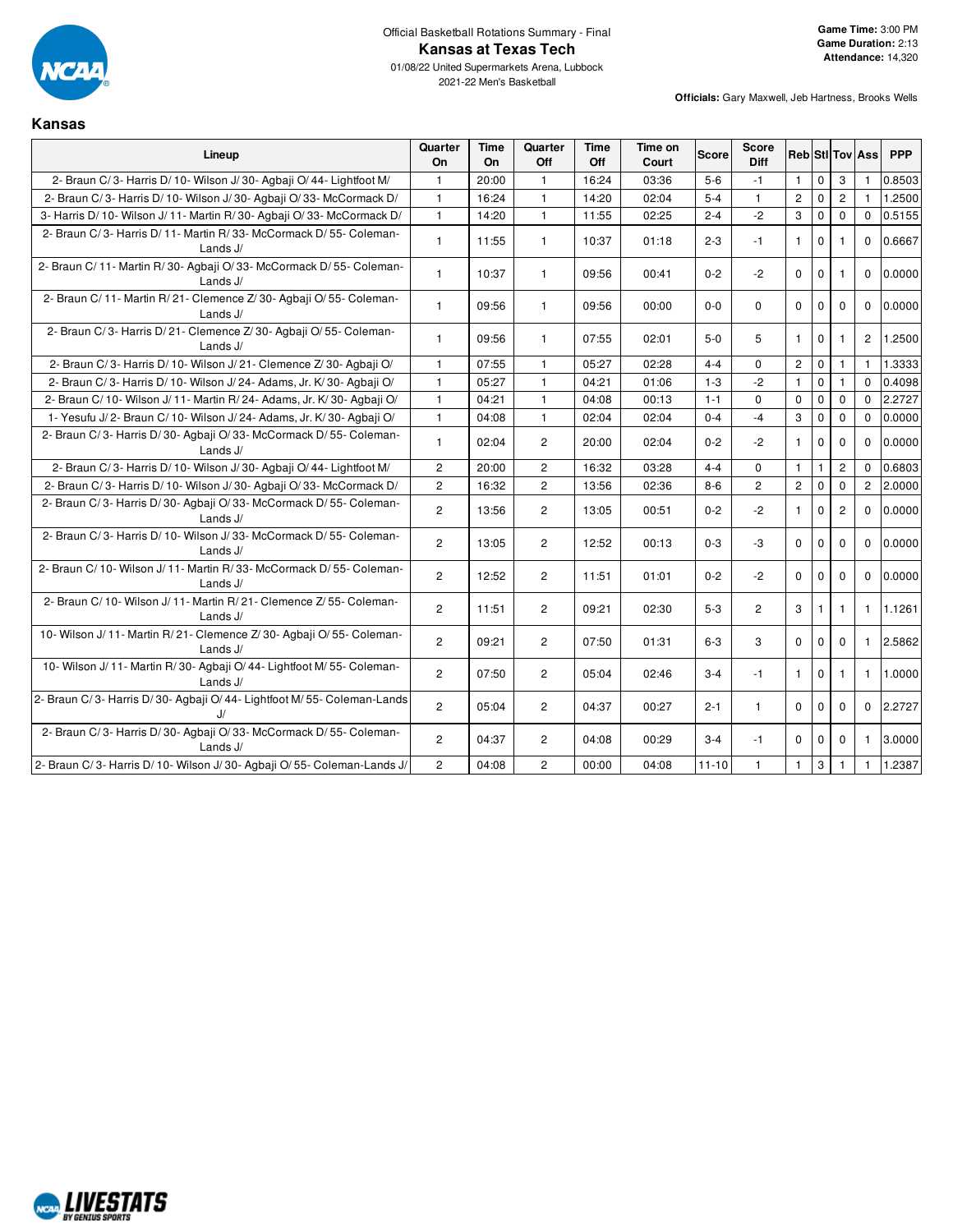

01/08/22 United Supermarkets Arena, Lubbock 2021-22 Men's Basketball

# **Texas Tech**

| Lineup                                                                       | Quarter<br>On         | Time<br>On | Quarter<br>Off        | Time<br>Off | Time on<br>Court | Score   | Score<br><b>Diff</b> |                |              |              | <b>Reb StilTov Ass</b> | <b>PPP</b> |
|------------------------------------------------------------------------------|-----------------------|------------|-----------------------|-------------|------------------|---------|----------------------|----------------|--------------|--------------|------------------------|------------|
| 0- Obanor K/2- Warren D/3- Nadolny C/11- Williams B/25- Arms A/              | $\mathbf{1}$          | 20:00      | $\mathbf{1}$          | 18:24       | 01:36            | $4 - 0$ | $\overline{4}$       | $\mathbf{1}$   | $\mathbf{1}$ | 1            | $\mathbf{1}$           | 1.3333     |
| 0- Obanor K/2- Warren D/3- Nadolny C/14- Santos-Silva M/25- Arms<br>A        | $\mathbf{1}$          | 18:24      | 1                     | 17:37       | 00:47            | $0 - 4$ | $-4$                 | $\mathbf 0$    | $\mathbf{0}$ | $\mathbf 0$  | $\mathbf 0$            | 0.0000     |
| 0- Obanor K/2- Warren D/13- Wilson M/14- Santos-Silva M/25- Arms A/          | $\mathbf{1}$          | 17:37      | $\mathbf{1}$          | 16:54       | 00:43            | $2 - 1$ | 1                    | 0              | 1            | 0            | -1                     | 2.0000     |
| 3- Nadolny C/11- Williams B/13- Wilson M/14- Santos-Silva M/25-<br>Arms A/   | $\mathbf{1}$          | 16:54      | $\mathbf{1}$          | 16:23       | 00:31            | $0-0$   | $\mathbf 0$          | $\mathbf{1}$   | $\mathbf{0}$ | $\mathbf 0$  | $\mathbf 0$            | 0.0000     |
| 0- Obanor K/3- Nadolny C/11- Williams B/13- Wilson M/25- Arms A/             | $\mathbf{1}$          | 16:23      | $\mathbf{1}$          | 15:31       | 00:52            | $2 - 2$ | $\mathbf 0$          | $\mathbf{1}$   | $\mathbf 0$  | 0            | $\mathbf{1}$           | 2.0000     |
| 0- Obanor K/2- Warren D/3- Nadolny C/11- Williams B/25- Arms A/              | $\mathbf{1}$          | 15:31      | $\mathbf{1}$          | 14:20       | 01:11            | $2 - 3$ | $-1$                 | $\mathbf 0$    | $\mathbf 0$  | 0            | $\mathbf{1}$           | 1.0000     |
| 0- Obanor K/2- Warren D/11- Williams B/13- Wilson M/25- Arms A/              | 1                     | 14:20      | 1                     | 13:28       | 00:52            | $2 - 1$ | $\mathbf{1}$         | $\mathbf{1}$   | $\mathbf 0$  | 0            | $\mathbf{1}$           | 1.0000     |
| 0- Obanor K/3- Nadolny C/13- Wilson M/14- Santos-Silva M/25- Arms            | $\mathbf{1}$          | 13:28      | $\mathbf{1}$          | 11:55       | 01:33            | $2 - 1$ | $\mathbf{1}$         | $\overline{4}$ | $\mathbf{0}$ | 0            | $\mathbf{1}$           | 0.6667     |
| 0- Obanor K/2- Warren D/3- Nadolny C/13- Wilson M/14- Santos-Silva<br>M/     | 1                     | 11:55      | $\mathbf{1}$          | 10:37       | 01:18            | $3-2$   | $\mathbf{1}$         | $\mathbf{1}$   | $\mathbf{1}$ | 1            | $\mathbf 0$            | 0.8721     |
| 2- Warren D/4- Batcho D/11- Williams B/13- Wilson M/25- Arms A/              | $\mathbf{1}$          | 10:37      | $\mathbf{1}$          | 09:03       | 01:34            | $2 - 3$ | -1                   | 0              | $\pmb{0}$    | 1            | 1                      | 1.0000     |
| 2- Warren D/3- Nadolny C/11- Williams B/14- Santos-Silva M/25- Arms<br>A     | $\mathbf{1}$          | 09:03      | $\mathbf{1}$          | 07:55       | 01:08            | $0 - 2$ | $-2$                 | $\mathbf{1}$   | $\mathbf 0$  | $\mathbf{1}$ | $\mathbf 0$            | 0.0000     |
| 0- Obanor K/2- Warren D/3- Nadolny C/11- Williams B/25- Arms A/              | $\mathbf{1}$          | 07:55      | 1                     | 06:31       | 01:24            | $2 - 2$ | $\mathbf 0$          | $\mathbf{1}$   | $\mathbf{1}$ | 0            | $\mathbf{1}$           | 1.0000     |
| 0- Obanor K/3- Nadolny C/11- Williams B/13- Wilson M/25- Arms A/             | 1                     | 06:31      | $\mathbf{1}$          | 05:27       | 01:04            | $2 - 2$ | $\mathbf 0$          | $\mathbf 0$    | $\mathbf 0$  | 0            | $\mathbf{1}$           | 2.0000     |
| 0- Obanor K/2- Warren D/3- Nadolny C/11- Williams B/13- Wilson M/            | $\mathbf{1}$          | 05:27      | $\mathbf{1}$          | 05:27       | 00:00            | $1 - 0$ | $\mathbf{1}$         | $\pmb{0}$      | $\mathbf 0$  | 0            | $\mathbf 0$            | 2.2727     |
| 2- Warren D/3- Nadolny C/4- Batcho D/11- Williams B/13- Wilson M/            | 1                     | 05:27      | $\mathbf{1}$          | 05:25       | 00:02            | $0-0$   | 0                    | $\mathbf 0$    | $\mathbf 0$  | 0            | $\mathbf 0$            | 0.0000     |
| 2- Warren D/3- Nadolny C/4- Batcho D/13- Wilson M/14- Santos-Silva<br>M/     | $\mathbf{1}$          | 05:25      | $\mathbf{1}$          | 04:54       | 00:31            | $2 - 0$ | $\mathbf{2}$         | $\overline{2}$ | 1            | $\mathbf 0$  | $\mathbf 0$            | 2.0000     |
| 0- Obanor K/3- Nadolny C/13- Wilson M/14- Santos-Silva M/25- Arms<br>A/      | 1                     | 04:54      | $\mathbf{1}$          | 04:08       | 00:46            | $1 - 2$ | $-1$                 | $\mathbf 0$    | $\mathbf 0$  | $\mathbf{1}$ | $\mathbf 0$            | 0.6944     |
| 0- Obanor K/2- Warren D/3- Nadolny C/14- Santos-Silva M/25- Arms<br>A        | $\mathbf{1}$          | 04:08      | $\mathbf{1}$          | 03:43       | 00:25            | $1 - 0$ | $\mathbf{1}$         | $\mathbf{0}$   | $\mathbf 0$  | 0            | $\mathbf 0$            | 2.2727     |
| 0- Obanor K/3- Nadolny C/13- Wilson M/14- Santos-Silva M/25- Arms<br>A/      | 1                     | 03:43      | $\mathbf{1}$          | 02:04       | 01:39            | $3-0$   | 3                    | $\overline{2}$ | $\mathbf 0$  | 0            | 1                      | 1.5000     |
| 3- Nadolny C/4- Batcho D/11- Williams B/13- Wilson M/25- Arms A/             | 1                     | 02:04      | $\mathbf{1}$          | 01:00       | 01:04            | $0-0$   | 0                    | $\mathbf{1}$   | $\mathbf 0$  | 0            | $\Omega$               | 0.0000     |
| 0- Obanor K/3- Nadolny C/11- Williams B/13- Wilson M/25- Arms A/             | $\mathbf{1}$          | 01:00      | $\mathbf{2}^{\prime}$ | 20:00       | 01:00            | $2 - 0$ | $\overline{c}$       | $\overline{c}$ | $\mathbf 0$  | 0            | $\mathbf{0}$           | 2.0000     |
| 0- Obanor K/2- Warren D/3- Nadolny C/11- Williams B/25- Arms A/              | $\mathbf{2}^{\prime}$ | 20:00      | $\overline{c}$        | 18:50       | 01:10            | $0 - 1$ | -1                   | $\mathbf{1}$   | $\mathbf 0$  | $\mathbf{1}$ | $\mathbf 0$            | 0.0000     |
| 0- Obanor K/2- Warren D/3- Nadolny C/14- Santos-Silva M/25- Arms<br>A        | $\overline{c}$        | 18:50      | $\mathbf{2}^{\prime}$ | 17:28       | 01:22            | $4 - 3$ | $\mathbf{1}$         | 0              | $\mathbf{1}$ | $\mathbf 0$  | $\mathbf{1}$           | 1.6393     |
| 2- Warren D/3- Nadolny C/11- Williams B/14- Santos-Silva M/25- Arms<br>A/    | $\overline{c}$        | 17:28      | 2                     | 17:11       | 00:17            | $0-0$   | $\mathbf 0$          | 0              | $\mathbf 0$  | 0            | $\mathbf 0$            | 0.0000     |
| 2- Warren D/3- Nadolny C/4- Batcho D/11- Williams B/25- Arms A/              | $\mathbf{2}^{\prime}$ | 17:11      | $\overline{c}$        | 16:32       | 00:39            | $0-0$   | 0                    | $\mathbf{1}$   | $\mathbf 0$  | $\mathbf{1}$ | $\mathbf 0$            | 0.0000     |
| 0- Obanor K/2- Warren D/3- Nadolny C/11- Williams B/25- Arms A/              | $\overline{c}$        | 16:32      | $\mathbf{2}^{\prime}$ | 16:02       | 00:30            | $3 - 3$ | $\mathbf 0$          | $\mathbf 0$    | $\mathbf 0$  | 0            | $\mathbf{1}$           | 1.5000     |
| 0- Obanor K/2- Warren D/11- Williams B/13- Wilson M/25- Arms A/              | $\mathbf{2}^{\prime}$ | 16:02      | $\overline{c}$        | 15:50       | 00:12            | $0-0$   | 0                    | $\mathbf 0$    | $\mathbf 0$  | $\mathbf 0$  | $\mathbf 0$            | 0.0000     |
| 2- Warren D/4- Batcho D/11- Williams B/13- Wilson M/25- Arms A/              | $\overline{c}$        | 15:50      | $\mathbf{2}^{\prime}$ | 14:30       | 01:20            | $3-5$   | $-2$                 | $\mathsf 0$    | $\mathbf 0$  | 0            | $\mathbf 0$            | 2.0833     |
| 0- Obanor K/2- Warren D/13- Wilson M/14- Santos-Silva M/25- Arms A/          | $\overline{c}$        | 14:30      | $\overline{c}$        | 14:30       | 00:00            | 0-0     | 0                    | $\mathbf 0$    | $\mathbf 0$  | 0            | 0                      | 0.0000     |
| 0- Obanor K/2- Warren D/3- Nadolny C/14- Santos-Silva M/25- Arms<br>A/       | $\mathbf{2}^{\prime}$ | 14:30      | $\overline{c}$        | 14:07       | 00:23            | $0-0$   | 0                    | $\mathbf{1}$   | 0            | $\mathbf 0$  | $\mathbf 0$            | 0.0000     |
| 2- Warren D/3- Nadolny C/11- Williams B/14- Santos-Silva M/25- Arms<br>A/    | $\overline{c}$        | 14:07      | $\overline{c}$        | 13:56       | 00:11            | $0-0$   | 0                    | $\mathbf 0$    | $\mathbf 0$  | $\mathbf 0$  | 0                      | 0.0000     |
| 3- Nadolny C/11- Williams B/13- Wilson M/14- Santos-Silva M/25-<br>Arms A/   | $\overline{c}$        | 13:56      | $\overline{c}$        | 13:35       | 00:21            | $2 - 0$ | $\overline{c}$       | $\mathbf 0$    | 0            | $\mathbf 0$  | $\mathbf 0$            | 2.0000     |
| 2- Warren D/3- Nadolny C/11- Williams B/13- Wilson M/14- Santos-<br>Silva M/ | $\mathbf{2}^{\prime}$ | 13:35      | $\overline{c}$        | 13:05       | 00:30            | $0-0$   | 0                    | 0              | $\mathbf{1}$ | $\mathbf 0$  | $\mathbf 0$            | 0.0000     |
| 0- Obanor K/2- Warren D/3- Nadolny C/11- Williams B/13- Wilson M/            | $\overline{c}$        | 13:05      | 2                     | 12:52       | 00:13            | $3-0$   | 3                    | 0              | $\mathbf 0$  | 0            | $\mathbf{1}$           | 3.0000     |
| 2- Warren D/3- Nadolny C/11- Williams B/13- Wilson M/14- Santos-<br>Silva M/ | $\mathbf{2}^{\prime}$ | 12:52      | $\overline{c}$        | 10:57       | 01:55            | $3 - 5$ | $-2$                 | 4              | $\mathbf{0}$ |              | 0                      | 1.5957     |
| 0- Obanor K/2- Warren D/3- Nadolny C/11- Williams B/13- Wilson M/            | $\overline{c}$        | 10:57      | $\overline{c}$        | 09:57       | 01:00            | $0-0$   | 0                    | $\mathbf{1}$   |              | 0            | $\mathbf 0$            | 0.0000     |
| 0- Obanor K/3- Nadolny C/11- Williams B/13- Wilson M/25- Arms A/             | $\mathbf{2}^{\prime}$ | 09:57      | $\mathbf{2}^{\prime}$ | 09:21       | 00:36            | $2 - 0$ | $\mathbf{2}$         | $\mathbf{1}$   | $\mathbf 0$  | 0            | $\mathbf 0$            | 2.0000     |
| 0- Obanor K/2- Warren D/4- Batcho D/13- Wilson M/25- Arms A/                 | 2                     | 09:21      | $\mathbf{2}^{\prime}$ | 09:02       | 00:19            | $0 - 1$ | $-1$                 | $\mathbf 0$    | $\mathbf 0$  | 0            | $\mathbf 0$            | 0.0000     |
| 0- Obanor K/2- Warren D/11- Williams B/13- Wilson M/25- Arms A/              | $\overline{c}$        | 09:02      | $\overline{c}$        | 09:02       | 00:00            | $0 - 1$ | -1                   | 0              | $\mathbf 0$  | 0            | 0                      | 0.0000     |
| 0- Obanor K/2- Warren D/3- Nadolny C/11- Williams B/25- Arms A/              | $\mathbf{2}^{\prime}$ | 09:02      | $\overline{c}$        | 07:50       | 01:12            | $2 - 4$ | $-2$                 | 0              | $\mathbf 0$  | $\mathbf{1}$ | $\mathbf{1}$           | 1.0000     |
| 2- Warren D/3- Nadolny C/11- Williams B/14- Santos-Silva M/25- Arms<br>A/    | $\mathbf{2}^{\prime}$ | 07:50      | $\overline{c}$        | 05:04       | 02:46            | $5 - 3$ | 2                    | $\overline{c}$ |              | 0            | $\overline{c}$         | 1.4535     |
| 0- Obanor K/2- Warren D/3- Nadolny C/14- Santos-Silva M/25- Arms<br>A/       | $\overline{c}$        | 05:04      | $\overline{c}$        | 05:04       | 00:00            | 0-0     | 0                    | $\mathbf 0$    | $\mathbf 0$  | $\mathbf 0$  | 0                      | 0.0000     |

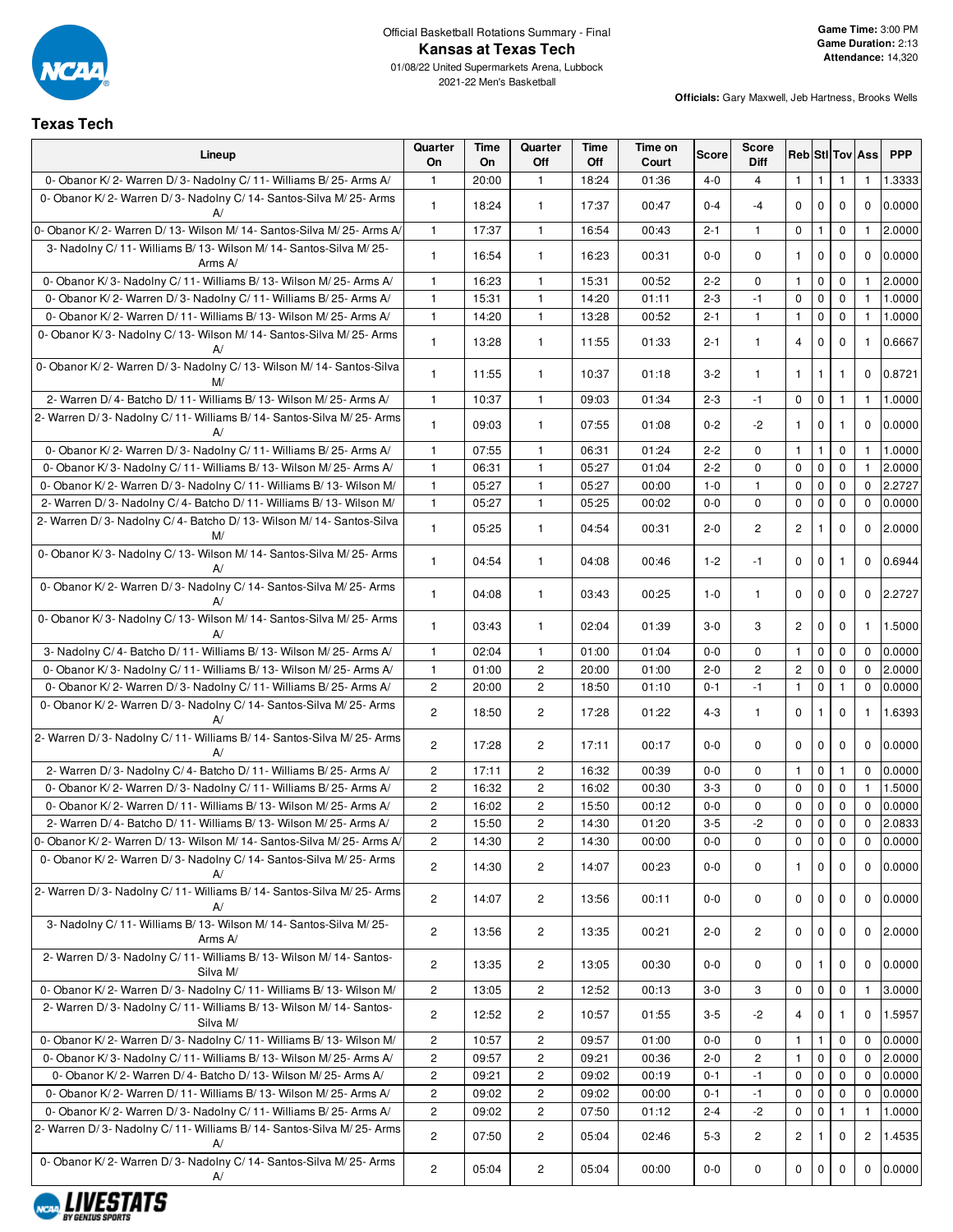

Official Basketball Rotations Summary - Final **Kansas at Texas Tech**

01/08/22 United Supermarkets Arena, Lubbock 2021-22 Men's Basketball

**Officials:** Gary Maxwell, Jeb Hartness, Brooks Wells

# **Texas Tech**

| Lineup                                                                       | Quarter<br>On  | Time<br>On | Quarter<br>Off | Time<br>Off | Time on<br>Court | <b>Score</b> | Score<br><b>Diff</b> | <b>RebiStilTov Assi</b> |              |          |             | <b>PPP</b> |
|------------------------------------------------------------------------------|----------------|------------|----------------|-------------|------------------|--------------|----------------------|-------------------------|--------------|----------|-------------|------------|
| 0- Obanor K/ 2- Warren D/ 13- Wilson M/ 14- Santos-Silva M/ 25- Arms A/      | $\overline{2}$ | 05:04      | $\overline{2}$ | 04:54       | 00:10            | $0 - 2$      | $-2$                 | $\Omega$                | $\Omega$     | $\Omega$ | $\Omega$    | 0.0000     |
| 0- Obanor K/2- Warren D/11- Williams B/13- Wilson M/25- Arms A/              | $\overline{2}$ | 04:54      | $\overline{2}$ | 04:37       | 00:17            | 1-0          |                      | $\Omega$                | $\mathbf 0$  | $\Omega$ | 0           | 2.2727     |
| 2- Warren D/4- Batcho D/11- Williams B/13- Wilson M/25- Arms A/              | $\overline{2}$ | 04:37      | $\overline{2}$ | 04:37       | 00:00            | 1-0          |                      | $\Omega$                | $\Omega$     | $\Omega$ | 0           | 2.2727     |
| 2- Warren D/3- Nadolny C/4- Batcho D/11- Williams B/13- Wilson M/            | $\overline{2}$ | 04:37      | $\overline{2}$ | 04:08       | 00:29            | $3-3$        |                      | $\Omega$                | $\mathbf{0}$ |          |             | 3.0000     |
| 2- Warren D/3- Nadolny C/11- Williams B/13- Wilson M/14- Santos-<br>Silva M/ | 2              | 04:08      | $\overline{2}$ | 03:08       | 01:00            | $2 - 5$      | -3                   | $\Omega$                | $\Omega$     |          | $\mathbf 0$ | .0000      |
| 2- Warren D/3- Nadolny C/11- Williams B/13- Wilson M/25- Arms A/             | $\mathcal{P}$  | 03:08      | 2              | 01:40       | 01:28            | $4 - 3$      |                      |                         | $\Omega$     |          |             | .3889      |
| 2- Warren D/3- Nadolny C/11- Williams B/14- Santos-Silva M/25- Arms<br>A/    | $\overline{2}$ | 01:40      | 2              | 01:00       | 00:40            | $0 - 3$      | -3                   |                         | $\Omega$     |          | $\mathbf 0$ | 0.0000     |
| 0- Obanor K/2- Warren D/3- Nadolny C/11- Williams B/25- Arms A/              | $\overline{2}$ | 01:00      | $\overline{2}$ | 00:41       | 00:19            | $1 - 0$      |                      |                         | $\Omega$     |          | $\Omega$    | 2.2727     |
| 2- Warren D/3- Nadolny C/11- Williams B/14- Santos-Silva M/25- Arms  <br>A/  | 2              | 00:41      | 2              | 00:00       | 00:41            | $3-0$        | 3                    |                         |              | $\Omega$ | 0           | 2.2727     |

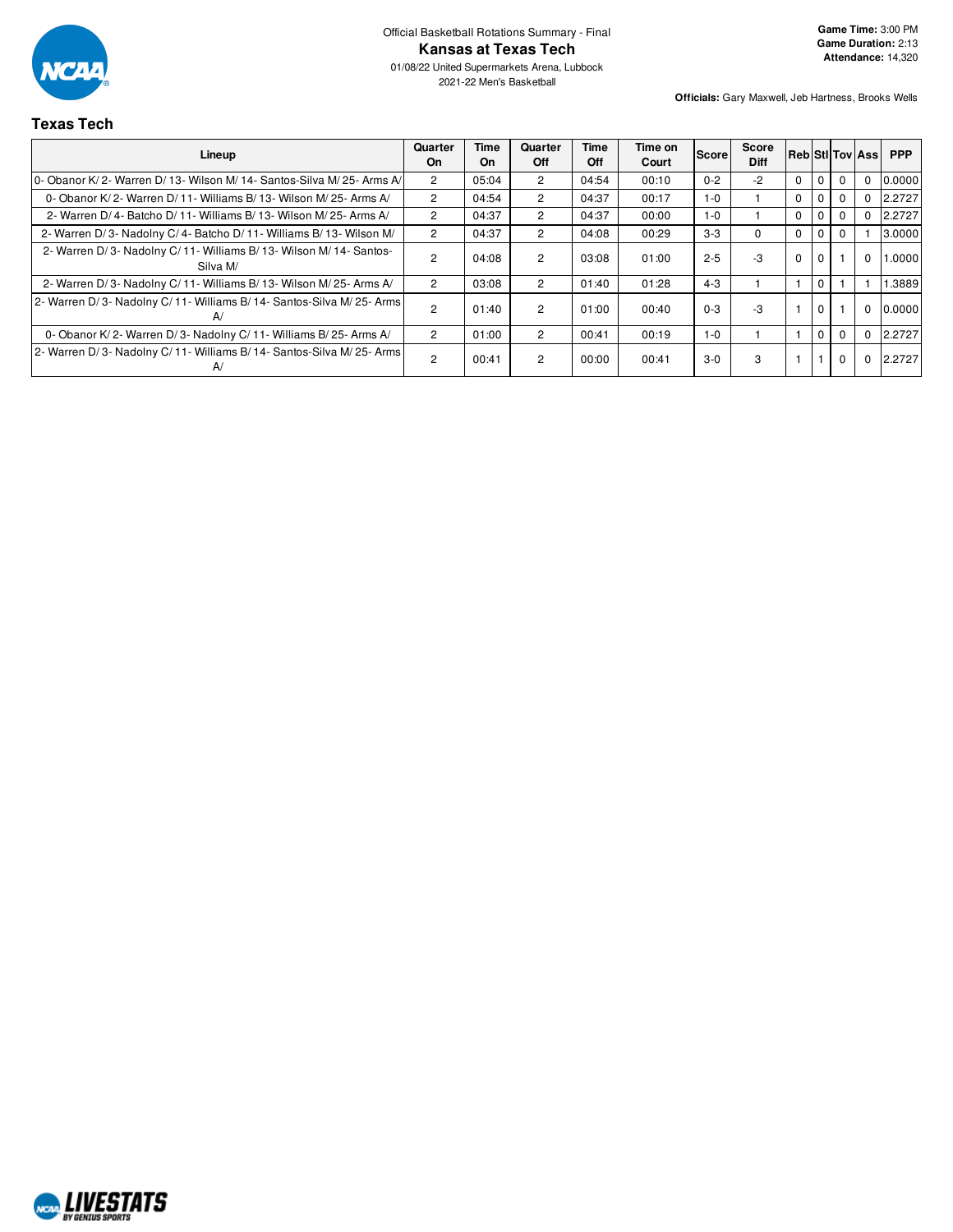

2021-22 Men's Basketball

| Kansas                                                                      |             |              |                   |            |                |                  |                |                |            |
|-----------------------------------------------------------------------------|-------------|--------------|-------------------|------------|----------------|------------------|----------------|----------------|------------|
| Lineup                                                                      | <b>Time</b> | <b>Score</b> | <b>Score Diff</b> | Pts/Min    | Reb            | StI <sup>I</sup> | Tov            | Ass            | <b>PPP</b> |
| 2- Braun C/3- Harris D/10- Wilson J/30- Agbaji O/44- Lightfoot M/           | 07:04       | $9 - 10$     | -1                | 1.2736     | 2              |                  | 5              |                | 0.7653     |
| 2- Braun C/3- Harris D/10- Wilson J/30- Agbaji O/33- McCormack D/           | 04:40       | $13 - 10$    | 3                 | 2.7857     | 4              | $\Omega$         | 2              | 3              | 1.6250     |
| 2- Braun C/3- Harris D/10- Wilson J/30- Agbaji O/55- Coleman-Lands J/       | 04:08       | $11 - 10$    |                   | 2.6613     |                | 3                |                |                | 1.2387     |
| 2- Braun C/3- Harris D/30- Agbaji O/33- McCormack D/55- Coleman-Lands J/    | 03:24       | $3 - 8$      | $-5$              | 0.8824     | $\overline{2}$ | 0                | $\overline{c}$ |                | 0.5102     |
| 10- Wilson J/11- Martin R/30- Agbaji O/44- Lightfoot M/55- Coleman-Lands J/ | 02:46       | $3 - 4$      | $-1$              | 1.0843     |                | $\Omega$         |                |                | 1.0000     |
| 2- Braun C/10- Wilson J/11- Martin R/21- Clemence Z/55- Coleman-Lands J/    | 02:30       | $5-3$        | $\overline{2}$    | 2.0000     | 3              |                  |                |                | 1.1261     |
| 2- Braun C/3- Harris D/10- Wilson J/21- Clemence Z/30- Agbaji O/            | 02:28       | $4 - 4$      | $\Omega$          | 1.6216     | $\overline{2}$ | $\Omega$         |                |                | 1.3333     |
| 3- Harris D/ 10- Wilson J/ 11- Martin R/ 30- Agbaji O/ 33- McCormack D/     | 02:25       | $2 - 4$      | $-2$              | 0.8276     | 3              | $\Omega$         | $\Omega$       | 0              | 0.5155     |
| 1- Yesufu J/2- Braun C/10- Wilson J/24- Adams, Jr. K/30- Agbaji O/          | 02:04       | $0 - 4$      | $-4$              | 0.0000     | 3              | $\Omega$         | $\Omega$       | 0              | 0.0000     |
| 2- Braun C/3- Harris D/21- Clemence Z/30- Agbaji O/55- Coleman-Lands J/     | 02:01       | $5-0$        | 5                 | 2.4793     |                | $\Omega$         |                | $\overline{2}$ | 1.2500     |
| 10- Wilson J/11- Martin R/21- Clemence Z/30- Agbaji O/55- Coleman-Lands J/  | 01:31       | $6 - 3$      | 3                 | 3.9560     | $\Omega$       | 0                | $\Omega$       |                | 2.5862     |
| 2- Braun C/3- Harris D/11- Martin R/33- McCormack D/55- Coleman-Lands J/    | 01:18       | $2 - 3$      | $-1$              | 1.5385     |                | $\Omega$         |                | $\Omega$       | 0.6667     |
| 2- Braun C/3- Harris D/10- Wilson J/24- Adams, Jr. K/30- Agbaji O/          | 01:06       | $1 - 3$      | $-2$              | 0.9091     |                | $\Omega$         |                | 0              | 0.4098     |
| 2- Braun C/10- Wilson J/11- Martin R/33- McCormack D/55- Coleman-Lands J/   | 01:01       | $0 - 2$      | $-2$              | 0.0000     | $\Omega$       | 0                | $\Omega$       | $\Omega$       | 0.0000     |
| 2- Braun C/11- Martin R/30- Agbaji O/33- McCormack D/55- Coleman-Lands J/   | 00:41       | $0 - 2$      | $-2$              | 0.0000     | $\Omega$       | $\Omega$         |                | 0              | 0.0000     |
| 2- Braun C/3- Harris D/30- Agbaji O/44- Lightfoot M/55- Coleman-Lands J/    | 00:27       | $2 - 1$      |                   | 4.4444     | $\Omega$       | $\Omega$         | $\Omega$       | $\Omega$       | 2.2727     |
| 2- Braun C/10- Wilson J/11- Martin R/24- Adams, Jr. K/30- Agbaji O/         | 00:13       | $1 - 1$      | $\Omega$          | 4.6154     | $\Omega$       | $\Omega$         | $\mathbf 0$    | 0              | 2.2727     |
| 2- Braun C/3- Harris D/10- Wilson J/33- McCormack D/55- Coleman-Lands J/    | 00:13       | $0 - 3$      | $-3$              | 0.0000     | $\Omega$       | 0                | $\Omega$       | $\Omega$       | 0.0000     |
| 2- Braun C/11- Martin R/21- Clemence Z/30- Agbaji O/55- Coleman-Lands J/    | 00:00       | $0-0$        | $\Omega$          | <b>NaN</b> | $\Omega$       | 0                | $\Omega$       |                | 0.0000     |